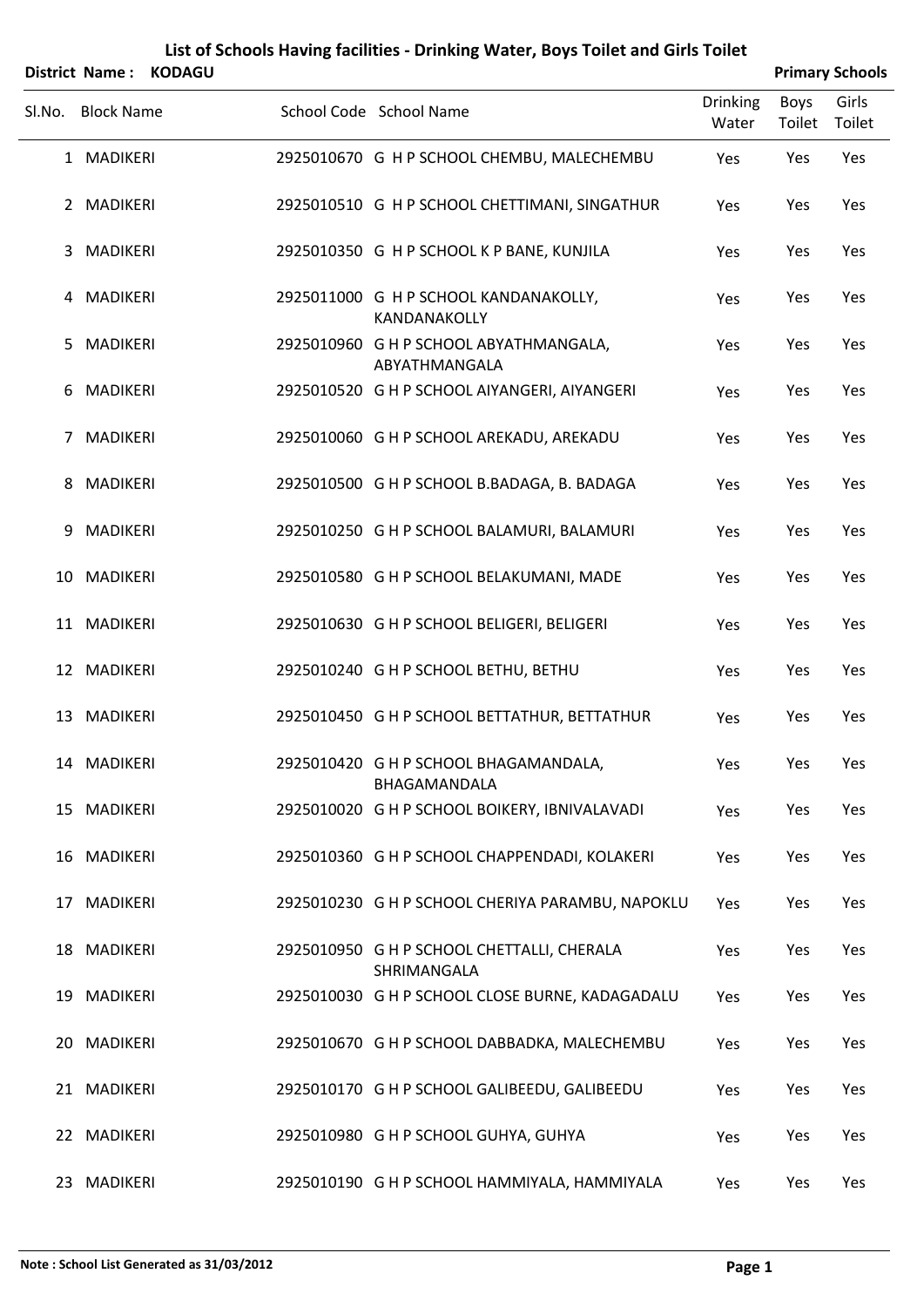|        |                   | District Name: KODAGU |                                                              |                          |                | <b>Primary Schools</b> |
|--------|-------------------|-----------------------|--------------------------------------------------------------|--------------------------|----------------|------------------------|
| Sl.No. | <b>Block Name</b> |                       | School Code School Name                                      | <b>Drinking</b><br>Water | Boys<br>Toilet | Girls<br>Toilet        |
|        | 24 MADIKERI       |                       | 2925010220 G H P SCHOOL HEBBETTAGERI,<br><b>HEBBETTAGERI</b> | Yes                      | Yes            | Yes                    |
|        | 25 MADIKERI       |                       | 2925010120 G H P SCHOOL HODAVADA, HODAVADA                   | Yes                      | Yes            | Yes                    |
|        | 26 MADIKERI       |                       | 2925010110 G H P SCHOOL HODDUR, HODDUR                       | Yes                      | Yes            | Yes                    |
|        | 27 MADIKERI       |                       | 2925010580 G H P SCHOOL JODUPALA, MADE                       | Yes                      | Yes            | Yes                    |
|        | 28 MADIKERI       |                       | 2925010030 G H P SCHOOL KADAGADALU, KADAGADALU               | Yes                      | Yes            | Yes                    |
|        | 29 MADIKERI       |                       | 2925010170 G H P SCHOOL KADAMAKALLU, GALIBEEDU               | Yes                      | Yes            | Yes                    |
|        | 30 MADIKERI       |                       | 2925010290 G H P SCHOOL KADANGA, ARAPATTU                    | Yes                      | Yes            | Yes                    |
|        | 31 MADIKERI       |                       | 2925010610 G H P SCHOOL KAGGODLU, KAGGODLU                   | Yes                      | Yes            | Yes                    |
|        | 32 MADIKERI       |                       | 2925010180 G H P SCHOOL KALOOR, KALOOR                       | Yes                      | Yes            | Yes                    |
|        | 33 MADIKERI       |                       | 2925010950 G H P SCHOOL KANDAKERE, CHERALA<br>SHRIMANGALA    | Yes                      | Yes            | Yes                    |
|        | 34 MADIKERI       |                       | 2925010940 G H P SCHOOL KANNADA PERAJE,<br>KUNDALPADI PERAJE | Yes                      | Yes            | Yes                    |
|        | 35 MADIKERI       |                       | 2925010300 G H P SCHOOL KARADA, KARADA                       | Yes                      | Yes            | Yes                    |
|        | 36 MADIKERI       |                       | 2925010550 G H P SCHOOL KARIKE COLONY, KARIKE                | Yes                      | Yes            | Yes                    |
|        | 37 MADIKERI       |                       | 2925010550 G H P SCHOOL KARIKE, KARIKE                       | Yes                      | Yes            | Yes                    |
|        | 38 MADIKERI       |                       | 2925010480 G H P SCHOOL KARUGUNDA, KARUGUNDA                 | Yes                      | Yes            | Yes                    |
|        | 39 MADIKERI       |                       | 2925010590 G H P SCHOOL KATAKERI, KATAKERI                   | Yes                      | Yes            | Yes                    |
|        | 40 MADIKERI       |                       | 2925010460 G H P SCHOOL KOLAGADALU, KOLAGADALU               | Yes                      | Yes            | Yes                    |
|        | 41 MADIKERI       |                       | 2925010540 G H P SCHOOL KORANGALA, CHERANGALA                | Yes                      | Yes            | Yes                    |
|        | 42 MADIKERI       |                       | 2925010490 G H P SCHOOL KOTTUR, BENGOOR                      | Yes                      | Yes            | Yes                    |
|        | 43 MADIKERI       |                       | 2925010570 G H P SCHOOL KOYANADA, SAMPAJE                    | Yes                      | Yes            | Yes                    |
|        | 44 MADIKERI       |                       | 2925010670 G H P SCHOOL KUDUREPAYA, MALECHEMBU               | Yes                      | Yes            | Yes                    |
|        | 45 MADIKERI       |                       | 2925010130 G H P SCHOOL KUMBALADALU,<br>KUMBALADALU          | Yes                      | Yes            | Yes                    |
|        | 46 MADIKERI       |                       | 2925010580 G H P SCHOOL MADE, MADE                           | Yes                      | Yes            | Yes                    |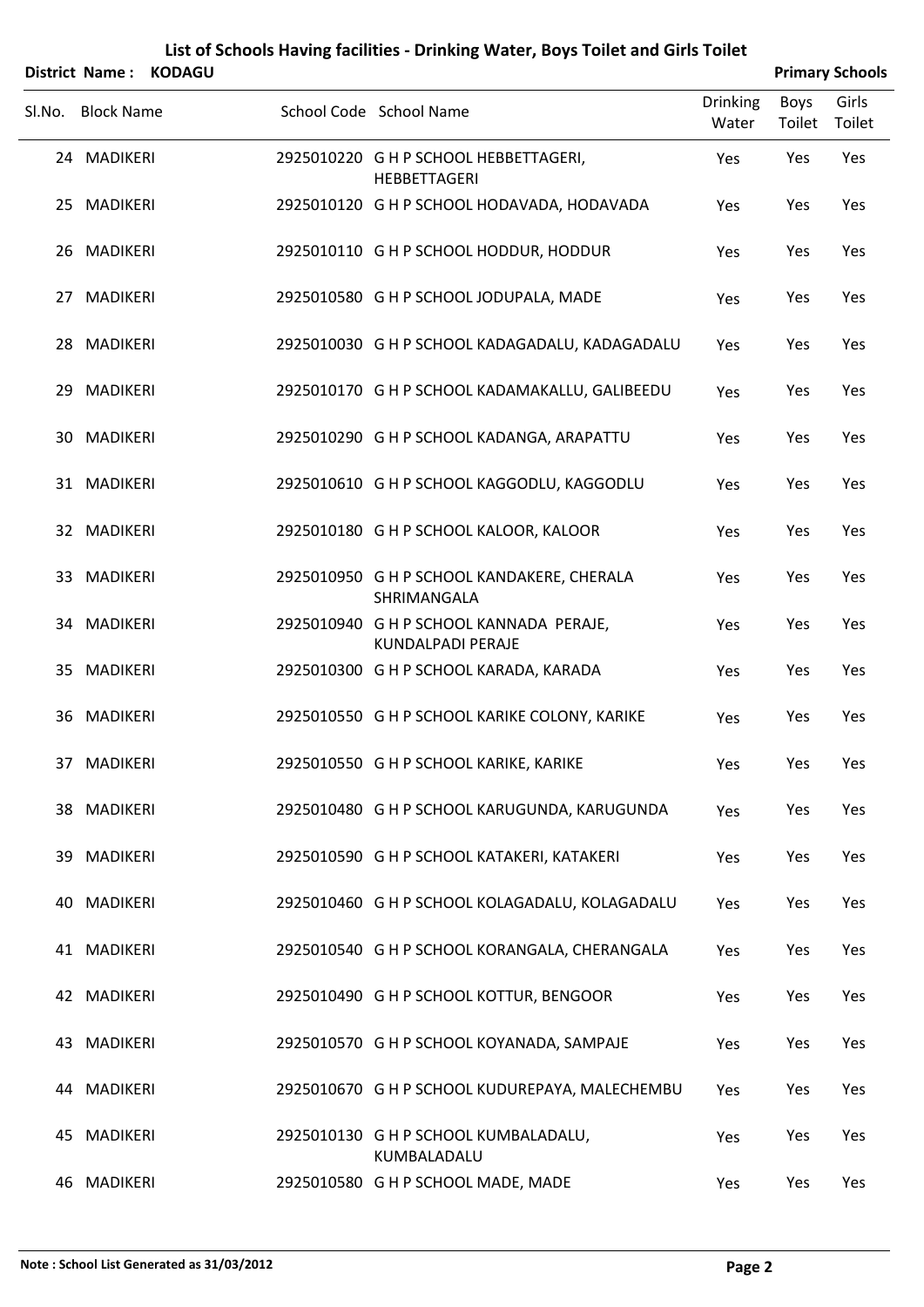|    | <b>District Name:</b> | <b>KODAGU</b> | List of Schools Having facilities - Drinking Water, Boys Toilet and Girls Toilet |                          |                       | <b>Primary Schools</b> |
|----|-----------------------|---------------|----------------------------------------------------------------------------------|--------------------------|-----------------------|------------------------|
|    | Sl.No. Block Name     |               | School Code School Name                                                          | <b>Drinking</b><br>Water | <b>Boys</b><br>Toilet | Girls<br>Toilet        |
|    | 47 MADIKERI           |               | 2925010210 G H P SCHOOL MAKKANDUR, MAKKANDUR                                     | Yes                      | Yes                   | Yes                    |
|    | 48 MADIKERI           |               | 2925010020 G H P SCHOOL NEERUKOLLI, IBNIVALAVADI                                 | Yes                      | Yes                   | Yes                    |
| 49 | <b>MADIKERI</b>       |               | 2925010370 G H P SCHOOL NELAJI, NELJI                                            | Yes                      | Yes                   | Yes                    |
|    | 50 MADIKERI           |               | 2925010400 G H P SCHOOL PADIYANI, YEMMEMADU                                      | Yes                      | Yes                   | Yes                    |
|    | 51 MADIKERI           |               | 2925010410 G H P SCHOOL PALUR, PALUR                                             | Yes                      | Yes                   | Yes                    |
|    | 52 MADIKERI           |               | 2925010390 G H P SCHOOL PULICOTE, BALLAMAVATI                                    | Yes                      | Yes                   | Yes                    |
|    | 53 MADIKERI           |               | 2925010950 G H P SCHOOL R S CHETTALLI, CHERALA<br>SHRIMANGALA                    | Yes                      | Yes                   | Yes                    |
|    | 54 MADIKERI           |               | 2925010070 G H P SCHOOL S KATTEMADU, SODLUR<br>KATTEMADU                         | Yes                      | Yes                   | Yes                    |
| 55 | MADIKERI              |               | 2925010670 G H P SCHOOL URUBAIL CHEMBU,<br>MALECHEMBU                            | Yes                      | Yes                   | Yes                    |
|    | 56 MADIKERI           |               | 2925010280 G H P SCHOOL YEDAPALA, NARIANDADA                                     | Yes                      | Yes                   | Yes                    |
|    | 57 MADIKERI           |               | 2925010400 G H P SCHOOL YEMMEMADU, YEMMEMADU                                     | Yes                      | Yes                   | Yes                    |
|    | 58 MADIKERI           |               | 2925010940 G HP SCHOOL KOTE PERAJE, KUNDALPADI<br>PERAJE                         | Yes                      | Yes                   | Yes                    |
| 59 | MADIKERI              |               | 2925010400 G HP SCHOOL KURULI PARAMBU,<br>YEMMEMADU                              | Yes                      | Yes                   | Yes                    |
|    | 60 MADIKERI           |               | 2925010270 G HP SCHOOL PARANE, KONANJAGERI                                       | Yes                      | Yes                   | Yes                    |
|    | 61 MADIKERI           |               | 2925010620 G HP SCHOOL THOMBUTTUMANE,<br><b>HAKATHUR</b>                         | Yes                      | Yes                   | Yes                    |
|    | 62 MADIKERI           |               | 2925010650 G L P SCHOOL HERAVANADU, HERAVANADU                                   | Yes                      | Yes                   | Yes                    |
|    | 63 MADIKERI           |               | 2925010550 G L P SCHOOKL KARIKE THOTA, KARIKE                                    | Yes                      | Yes                   | Yes                    |
|    | 64 MADIKERI           |               | 2925010230 G L P SCHOOL AJJIMATTA, NAPOKLU                                       | Yes                      | Yes                   | Yes                    |
|    | 65 MADIKERI           |               | 2925010940 G L P SCHOOL AMCHOOR PERAJE,<br>KUNDALPADI PERAJE                     | Yes                      | Yes                   | Yes                    |
|    | 66 MADIKERI           |               | 2925010570 G L P SCHOOL AREKALLU, SAMPAJE                                        | Yes                      | Yes                   | Yes                    |
|    | 67 MADIKERI           |               | 2925010640 G L P SCHOOL ARUVATHOKLU,<br>ARUVATHOKLU                              | Yes                      | Yes                   | Yes                    |
|    | 68 MADIKERI           |               | 2925010450 G L P SCHOOL AVANDOORU, BETTATHUR                                     | Yes                      | Yes                   | Yes                    |
|    | 69 MADIKERI           |               | 2925010270 G L P SCHOOL BAVALI, KONANJAGERI                                      | Yes                      | Yes                   | Yes                    |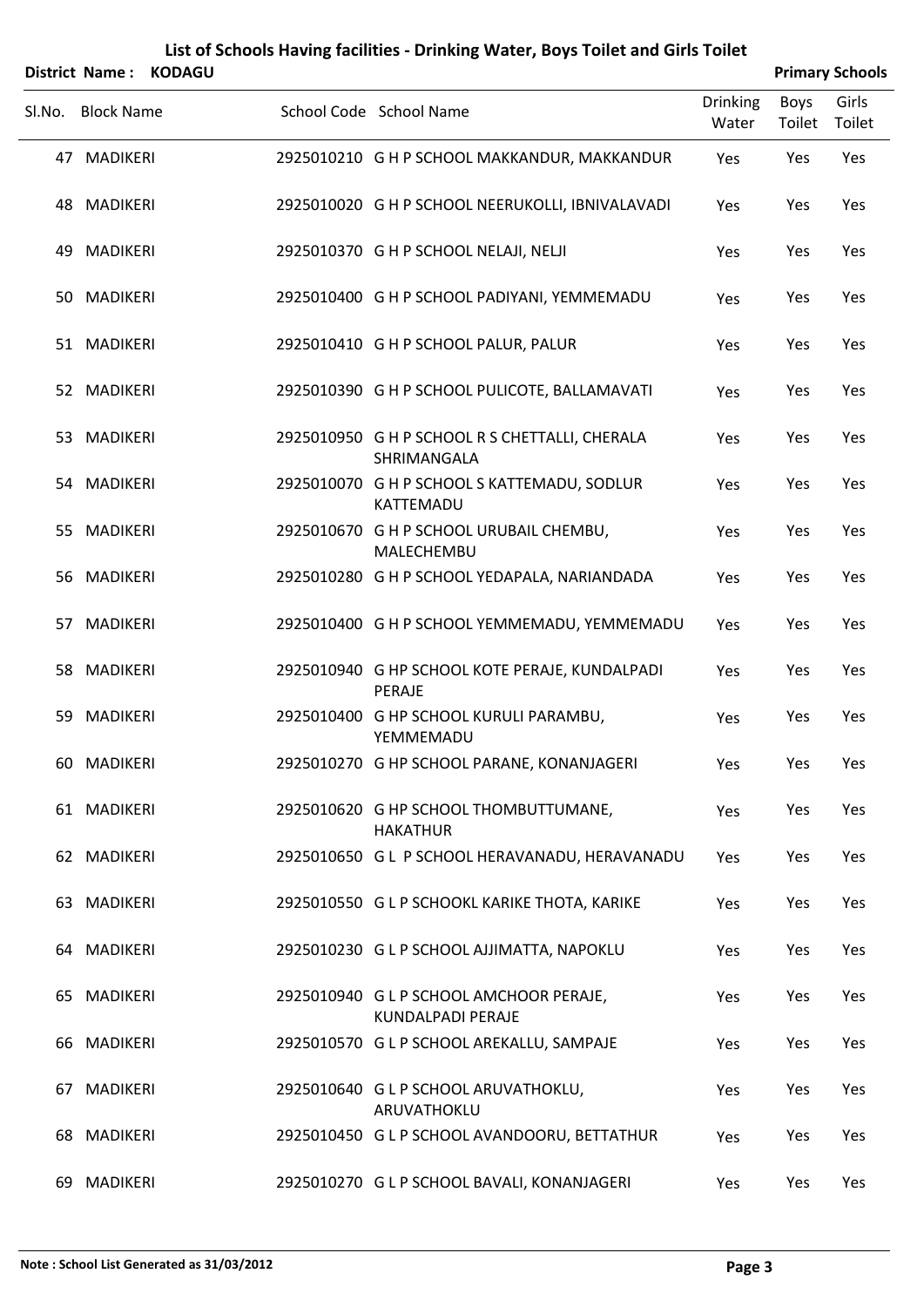|        | District Name:    | <b>KODAGU</b> |                                                                          |                          |                       | <b>Primary Schools</b> |
|--------|-------------------|---------------|--------------------------------------------------------------------------|--------------------------|-----------------------|------------------------|
| Sl.No. | <b>Block Name</b> |               | School Code School Name                                                  | <b>Drinking</b><br>Water | <b>Boys</b><br>Toilet | Girls<br>Toilet        |
|        | 70 MADIKERI       |               | 2925010150 G L P SCHOOL BHAGAVATI NAGAR, KALAKERI<br>NIDUGANE            | Yes                      | Yes                   | Yes                    |
|        | 71 MADIKERI       |               | 2925010510 G L P SCHOOL CHARANDETI, SINGATHUR                            | Yes                      | Yes                   | Yes                    |
|        | 72 MADIKERI       |               | 2925010950 G L P SCHOOL CHERALASHRIMANGAL,<br><b>CHERALA SHRIMANGALA</b> | Yes                      | Yes                   | Yes                    |
|        | 73 MADIKERI       |               | 2925010540 G L P SCHOOL CHERANGALA, CHERANGALA                           | Yes                      | Yes                   | Yes                    |
|        | 74 MADIKERI       |               | 2925010580 G L P SCHOOL DEVARAKOLLI, MADE                                | Yes                      | Yes                   | Yes                    |
|        | 75 MADIKERI       |               | 2925010990 G L P SCHOOL ERALAVALAMUDI,<br>ERALAVALAMUDI                  | Yes                      | Yes                   | Yes                    |
|        | 76 MADIKERI       |               | 2925010620 G L P SCHOOL HULITALA, HAKATHUR                               | Yes                      | Yes                   | Yes                    |
|        | 77 MADIKERI       |               | 2925010090 G L P SCHOOL IKOLA, KANTHUR                                   | Yes                      | Yes                   | Yes                    |
|        | 78 MADIKERI       |               | 2925010150 G L P SCHOOL K BADAGA, KALAKERI<br>NIDUGANE                   | Yes                      | Yes                   | Yes                    |
|        | 79 MADIKERI       |               | 2925010260 G L P SCHOOL KAIKADU, KIRUNDADU                               | Yes                      | Yes                   | Yes                    |
|        | 80 MADIKERI       |               | 2925010570 G L P SCHOOL KALLALA, SAMPAJE                                 | Yes                      | Yes                   | Yes                    |
|        | 81 MADIKERI       |               | 2925010430 G L P SCHOOL KANAGUNDI, KUNDACHERI                            | Yes                      | Yes                   | Yes                    |
|        | 82 MADIKERI       |               | 2925010080 G L P SCHOOL KIGALU, KIGGALU                                  | Yes                      | Yes                   | Yes                    |
|        | 83 MADIKERI       |               | 2925010260 G L P SCHOOL KIRUNDADU, KIRUNDADU                             | Yes                      | Yes                   | Yes                    |
|        | 84 MADIKERI       |               | 2925010940 G L P SCHOOL KODI PERAJE, KUNDALPADI<br>PERAJE                | Yes                      | Yes                   | Yes                    |
|        | 85 MADIKERI       |               | 2925010320 G L P SCHOOL KOKERI, KOKERI                                   | Yes                      | Yes                   | Yes                    |
|        | 86 MADIKERI       |               | 2925010360 G L P SCHOOL KOLAKERI, KOLAKERI                               | Yes                      | Yes                   | Yes                    |
|        | 87 MADIKERI       |               | 2925010440 GLP SCHOOL KOPATTI, KOPATTI                                   | Yes                      | Yes                   | Yes                    |
|        | 88 MADIKERI       |               | 2925010430 G L P SCHOOL KOPPADABANE, KUNDACHERI                          | Yes                      | Yes                   | Yes                    |
|        | 89 MADIKERI       |               | 2925010940 G L P SCHOOL KUNDALPADI PERAJE,<br>KUNDALPADI PERAJE          | Yes                      | Yes                   | Yes                    |
|        | 90 MADIKERI       |               | 2925010350 G L P SCHOOL KUNJALA AMBALA, KUNJILA                          | Yes                      | Yes                   | Yes                    |
|        | 91 MADIKERI       |               | 2925010100 G L P SCHOOL M. BADAGA, M.BADAGA                              | Yes                      | Yes                   | Yes                    |
|        | 92 MADIKERI       |               | 2925010330 G L P SCHOOL MARANDODA, YEVAKAPADI                            | Yes                      | Yes                   | Yes                    |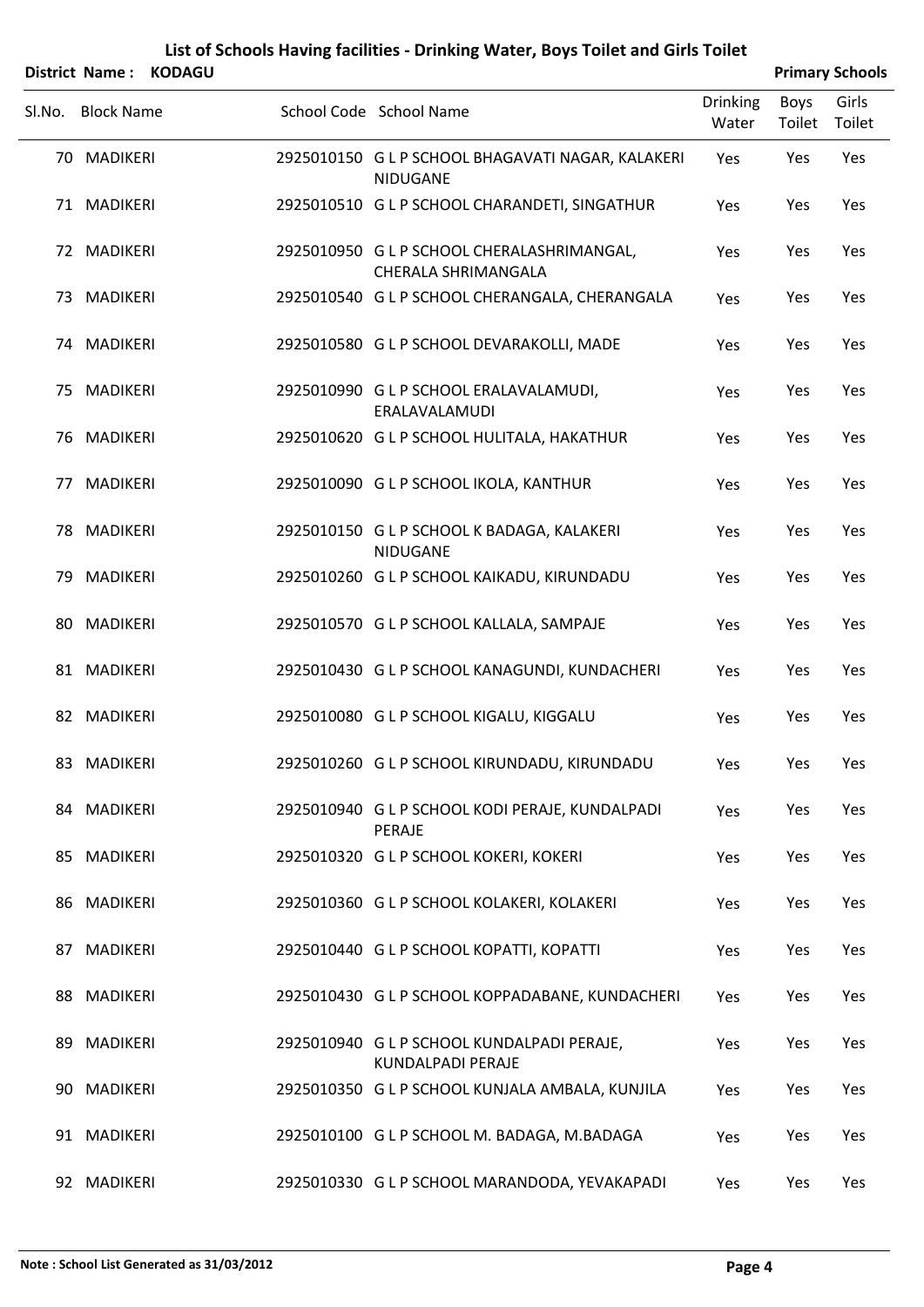| List of Schools Having facilities - Drinking Water, Boys Toilet and Girls Toilet |                       |               |  |                                                             |                          |                       |                        |  |  |  |
|----------------------------------------------------------------------------------|-----------------------|---------------|--|-------------------------------------------------------------|--------------------------|-----------------------|------------------------|--|--|--|
|                                                                                  | <b>District Name:</b> | <b>KODAGU</b> |  |                                                             |                          |                       | <b>Primary Schools</b> |  |  |  |
| Sl.No.                                                                           | <b>Block Name</b>     |               |  | School Code School Name                                     | <b>Drinking</b><br>Water | <b>Boys</b><br>Toilet | Girls<br>Toilet        |  |  |  |
|                                                                                  | 93 MADIKERI           |               |  | 2925010530 G L P SCHOOL MELUKATTU, SANNAPULIKOTU            | Yes                      | Yes                   | Yes                    |  |  |  |
|                                                                                  | 94 MADIKERI           |               |  | 2925010210 G L P SCHOOL MONAKALMURI, MAKKANDUR              | Yes                      | Yes                   | Yes                    |  |  |  |
|                                                                                  | 95 MADIKERI           |               |  | 2925010160 G L P SCHOOL MONNANGERI II,<br><b>MONNANGERI</b> | Yes                      | Yes                   | Yes                    |  |  |  |
|                                                                                  | 96 MADIKERI           |               |  | 2925010140 G L P SCHOOL MUTHARMUDI, MUTHARMUDI              | Yes                      | Yes                   | Yes                    |  |  |  |
|                                                                                  | 97 MADIKERI           |               |  | 2925010340 G L P SCHOOL NALADI, NALADI                      | Yes                      | Yes                   | Yes                    |  |  |  |
|                                                                                  | 98 MADIKERI           |               |  | 2925010370 G L P SCHOOL NELAJI AMBALA, NELJI                | Yes                      | Yes                   | Yes                    |  |  |  |
|                                                                                  | 99 MADIKERI           |               |  | 2925010310 G L P SCHOOL PONNOLA, CHELAVARA                  | Yes                      | Yes                   | Yes                    |  |  |  |
|                                                                                  | 100 MADIKERI          |               |  | 2925010940 G L P SCHOOL PUTHYA PERAJE, KUNDALPADI<br>PERAJE | Yes                      | Yes                   | Yes                    |  |  |  |
|                                                                                  | 101 MADIKERI          |               |  | 2925010560 G L P SCHOOL THALAKAVERI, THANNIMANI             | Yes                      | Yes                   | Yes                    |  |  |  |
|                                                                                  | 102 MADIKERI          |               |  | 2925010560 G L P SCHOOL THANNIMANI, THANNIMANI              | Yes                      | Yes                   | Yes                    |  |  |  |
|                                                                                  | 103 MADIKERI          |               |  | 2925010420 G L P SCHOOL THAVURU, BHAGAMANDALA               | Yes                      | Yes                   | Yes                    |  |  |  |
|                                                                                  | 104 MADIKERI          |               |  | 2925010330 G L P SCHOOL YEVAKAPADI, YEVAKAPADI              | Yes                      | Yes                   | Yes                    |  |  |  |
|                                                                                  | 105 MADIKERI          |               |  | 2925010470 G M P SCHOOL BETTAGERI, BETTAGERI                | Yes                      | Yes                   | Yes                    |  |  |  |
|                                                                                  | 106 MADIKERI          |               |  | 2925010280 G M P SCHOOL CHEYYANDANE, NARIANDADA             | Yes                      | Yes                   | Yes                    |  |  |  |
|                                                                                  | 107 MADIKERI          |               |  | 2925010620 G M P SCHOOL HAKATHUR, HAKATHUR                  | Yes                      | Yes                   | Yes                    |  |  |  |
|                                                                                  | 108 MADIKERI          |               |  | 2925010350 G M P SCHOOL KAKABBE, KUNJILA                    | Yes                      | Yes                   | Yes                    |  |  |  |
|                                                                                  | 109 MADIKERI          |               |  | 2925011190 G M P SCHOOL MADIKERI, MADIKERI<br>WARD19        | Yes                      | Yes                   | Yes                    |  |  |  |
|                                                                                  | 110 MADIKERI          |               |  | 2925010040 G M P SCHOOL MARAGODU, MARAGODU                  | Yes                      | Yes                   | Yes                    |  |  |  |
|                                                                                  | 111 MADIKERI          |               |  | 2925010600 G M P SCHOOL MEKERI, MEKERI                      | Yes                      | Yes                   | Yes                    |  |  |  |
|                                                                                  | 112 MADIKERI          |               |  | 2925010090 G M P SCHOOL MOORNADU, KANTHUR                   | Yes                      | Yes                   | Yes                    |  |  |  |
|                                                                                  | 113 MADIKERI          |               |  | 2925010230 G M P SCHOOL NAPOKLU, NAPOKLU                    | Yes                      | Yes                   | Yes                    |  |  |  |
|                                                                                  | 114 MADIKERI          |               |  | 2925010940 G M P SCHOOL PERAJE, KUNDALPADI PERAJE           | Yes                      | Yes                   | Yes                    |  |  |  |
|                                                                                  | 115 MADIKERI          |               |  | 2925010570 G M P SCHOOL SAMPAJE, SAMPAJE                    | Yes                      | Yes                   | Yes                    |  |  |  |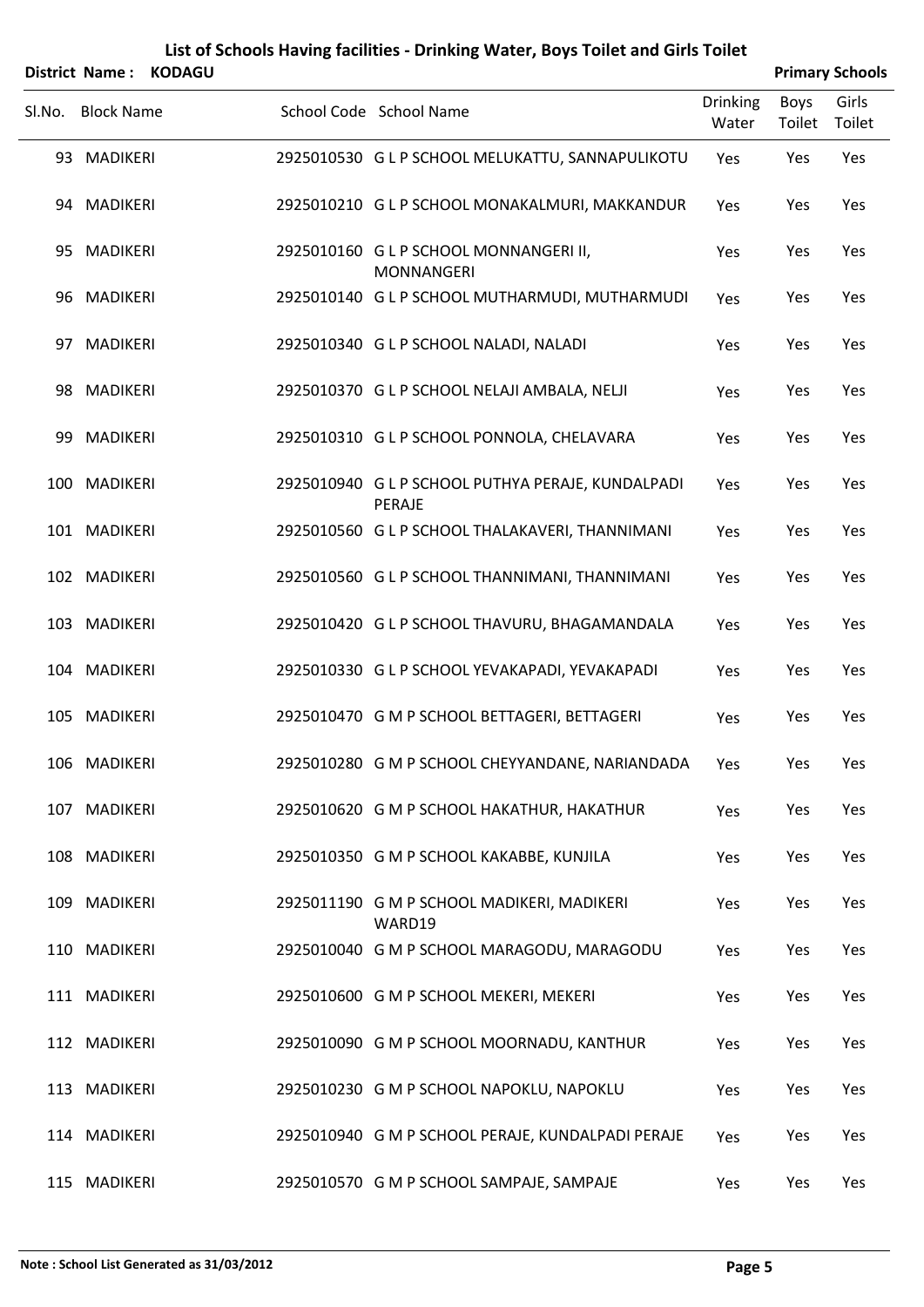|        | <b>District Name:</b> | <b>KODAGU</b> |                                                                 |                          |                | <b>Primary Schools</b> |
|--------|-----------------------|---------------|-----------------------------------------------------------------|--------------------------|----------------|------------------------|
| Sl.No. | <b>Block Name</b>     |               | School Code School Name                                         | <b>Drinking</b><br>Water | Boys<br>Toilet | Girls<br>Toilet        |
|        | 116 MADIKERI          |               | 2925010970 G M P SCHOOL SIDDAPURA, SIDDAPURA                    | Yes                      | Yes            | Yes                    |
|        | 117 MADIKERI          |               | 2925010590 G M P SCHOOL THALATHMANE, KATAKERI                   | Yes                      | Yes            | Yes                    |
|        | 118 MADIKERI          |               | 2925010490 G.H.P.SCHOOL CHERAMBANE, BENGOOR                     | Yes                      | Yes            | Yes                    |
|        | 119 MADIKERI          |               | 2925010120 G.H.P.SCHOOL KOTTAMUDI, HODAVADA                     | Yes                      | Yes            | Yes                    |
|        | 120 MADIKERI          |               | 2925010110 G.H.P.SCHOOL WATEKADU, HODDUR                        | Yes                      | Yes            | Yes                    |
|        | 121 MADIKERI          |               | 2925010670 G.L.P.HALECHEMBU, MALECHEMBU                         | Yes                      | Yes            | Yes                    |
|        | 122 MADIKERI          |               | 2925010490 G.L.P.SCHOOL AIVATHOKLU, BENGOOR                     | Yes                      | Yes            | Yes                    |
|        | 123 MADIKERI          |               | 2925010970 GHPS (M) SIDDAPURA, SIDDAPURA                        | Yes                      | Yes            | Yes                    |
|        | 124 MADIKERI          |               | 2925010270 GLP KIKKARE, KONANJAGERI                             | Yes                      | Yes            | Yes                    |
|        | 125 SOMAVARPET        |               | 2925021660 G H P SCHOOL BALUGODU, RASALPURA                     | Yes                      | Yes            | Yes                    |
|        | 126 SOMAVARPET        |               | 2925021120 GH P SCHOOL GADDEHALLA, ULUGULLI                     | Yes                      | Yes            | Yes                    |
| 127    | SOMAVARPET            |               | 2925021060 GH P SCHOOL HALEKOTE, MARUR                          | Yes                      | Yes            | Yes                    |
|        | 128 SOMAVARPET        |               | 2925021740 G H P SCHOOL HULSE, RAMAPUR                          | Yes                      | Yes            | Yes                    |
|        | 129 SOMAVARPET        |               | 2925021870 G H P (U) SCHOOL KUSHALA NAGAR,<br>KUSHALNAGAR WARD2 | Yes                      | Yes            | Yes                    |
|        | 130 SOMAVARPET        |               | 2925021270 G H P S SURLABBI, SURLABI                            | Yes                      | Yes            | Yes                    |
|        | 131 SOMAVARPET        |               | 2925020630 G H P SCHOOL (U) SHANIVARASANT,<br><b>BIDARUR</b>    | Yes                      | Yes            | Yes                    |
|        | 132 SOMAVARPET        |               | 2925021050 G H P SCHOOL ALUVARA, TORENUR                        | Yes                      | Yes            | Yes                    |
|        | 133 SOMAVARPET        |               | 2925020690 G H P SCHOOL ANKANA HALLI, ANKANALLI                 | Yes                      | Yes            | Yes                    |
|        | 134 SOMAVARPET        |               | 2925021180 G H P SCHOOL ATTURU NALLURU, ATTUR<br><b>NALLUR</b>  | Yes                      | Yes            | Yes                    |
|        | 135 SOMAVARPET        |               | 2925020690 G H P SCHOOL BADUBANAHALLI, ANKANALLI                | Yes                      | Yes            | Yes                    |
|        | 136 SOMAVARPET        |               | 2925020210 G H P SCHOOL BALAGUNDA, BALAGUNDA                    | Yes                      | Yes            | Yes                    |
| 137    | SOMAVARPET            |               | 2925020040 G H P SCHOOL BANAVARA, GONIMARUR                     | Yes                      | Yes            | Yes                    |
|        | 138 SOMAVARPET        |               | 2925020600 G H P SCHOOL BEDAGOTTA, BEDAGOTTA                    | Yes                      | Yes            | Yes                    |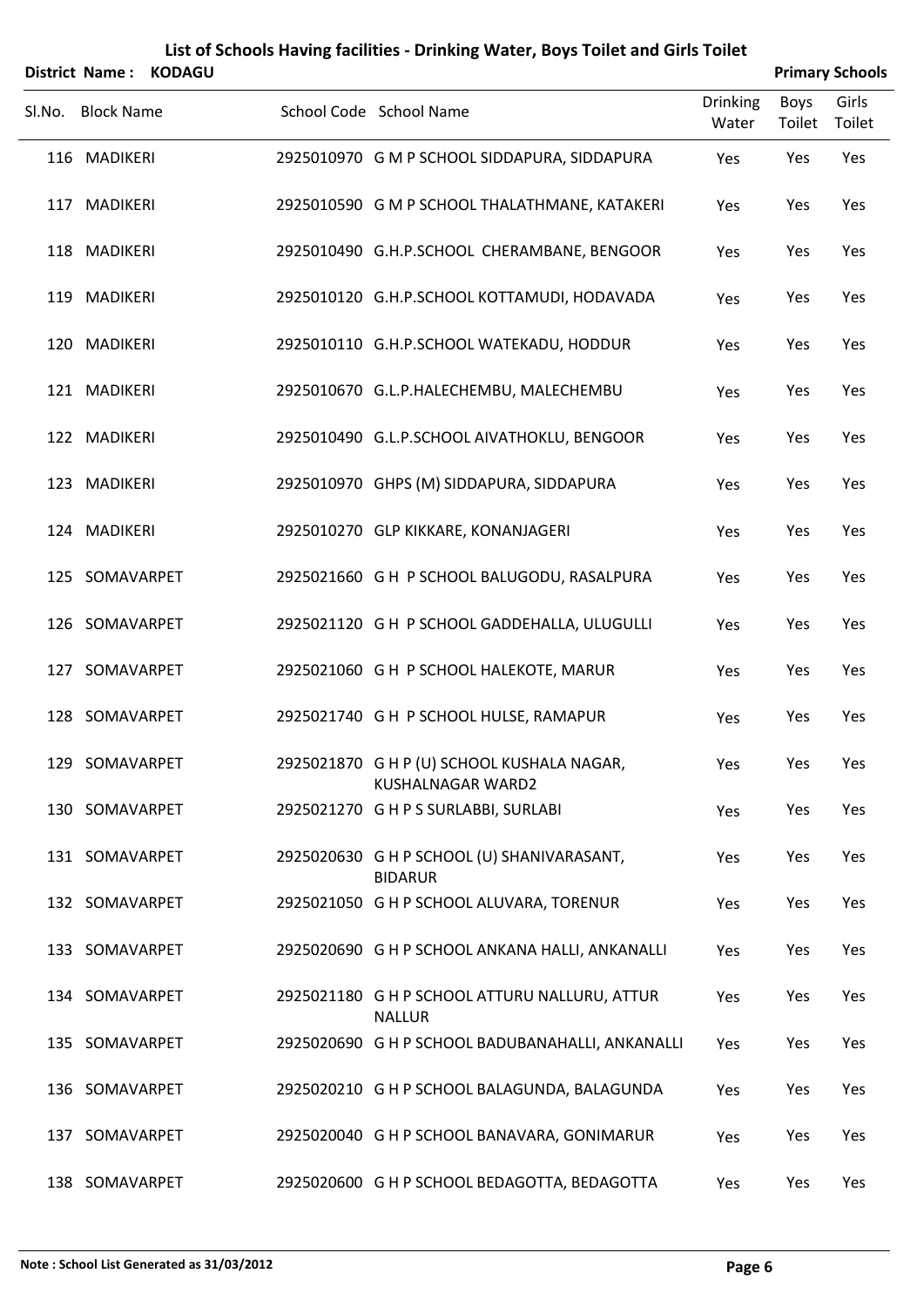|        | <b>District Name:</b> | <b>KODAGU</b> |                                                               |                          |                | <b>Primary Schools</b> |
|--------|-----------------------|---------------|---------------------------------------------------------------|--------------------------|----------------|------------------------|
| SI.No. | <b>Block Name</b>     |               | School Code School Name                                       | <b>Drinking</b><br>Water | Boys<br>Toilet | Girls<br>Toilet        |
|        | 139 SOMAVARPET        |               | 2925020100 G H P SCHOOL BELUR, BELUR BASAVANALLI              | Yes                      | Yes            | Yes                    |
|        | 140 SOMAVARPET        |               | 2925020560 G H P SCHOOL BEMBALUR, BEMBALUR                    | Yes                      | Yes            | Yes                    |
|        | 141 SOMAVARPET        |               | 2925020290 G H P SCHOOL BETTADALLI, BETTADALLI                | Yes                      | Yes            | Yes                    |
|        | 142 SOMAVARPET        |               | 2925020870 G H P SCHOOL CHIKKAKOLATHUR, DUNDALLI              | Yes                      | Yes            | Yes                    |
|        | 143 SOMAVARPET        |               | 2925021110 G H P SCHOOL CHIKKATHURU,<br>KUDUMANGALORE         | Yes                      | Yes            | Yes                    |
|        | 144 SOMAVARPET        |               | 2925020200 G H P SCHOOL CHOUDLU, CHOUDLU                      | Yes                      | Yes            | Yes                    |
|        | 145 SOMAVARPET        |               | 2925020340 G H P SCHOOL DODDAKODLI, DODDAKODLI                | Yes                      | Yes            | Yes                    |
|        | 146 SOMAVARPET        |               | 2925020770 G H P SCHOOL DODDAMOLATHE,<br><b>DODDAMALATHE</b>  | Yes                      | Yes            | Yes                    |
|        | 147 SOMAVARPET        |               | 2925020870 G H P SCHOOL DUNDALLI, DUNDALLI                    | Yes                      | Yes            | Yes                    |
|        | 148 SOMAVARPET        |               | 2925021290 G H P SCHOOL GARAGANDOORU,<br>GARAGANDUR           | Yes                      | Yes            | Yes                    |
|        | 149 SOMAVARPET        |               | 2925021260 G H P SCHOOL GARUVALE, GARUVALE                    | Yes                      | Yes            | Yes                    |
|        | 150 SOMAVARPET        |               | 2925020780 G H P SCHOOL GEJJEHANAKODU,<br>HONNEHANAKODU       | Yes                      | Yes            | Yes                    |
|        | 151 SOMAVARPET        |               | 2925020890 G H P SCHOOL GONDIBASAVANALLI,<br><b>MULLUSOGE</b> | Yes                      | Yes            | Yes                    |
|        | 152 SOMAVARPET        |               | 2925020040 G H P SCHOOL GONIMARUR, GONIMARUR                  | Yes                      | Yes            | Yes                    |
|        | 153 SOMAVARPET        |               | 2925020840 G H P SCHOOL GOPALAPURA, GOPALAPURA                | Yes                      | Yes            | Yes                    |
|        | 154 SOMAVARPET        |               | 2925020890 G H P SCHOOL GUMMANAKOLLY,<br><b>MULLUSOGE</b>     | Yes                      | Yes            | Yes                    |
|        | 155 SOMAVARPET        |               | 2925020500 G H P SCHOOL HANDLI, BELLARAHALLI                  | Yes                      | Yes            | Yes                    |
|        | 156 SOMAVARPET        |               | 2925020280 G H P SCHOOL HARAGA, HARAGA                        | Yes                      | Yes            | Yes                    |
|        | 157 SOMAVARPET        |               | 2925021150 G H P SCHOOL HERUR, HERUR                          | Yes                      | Yes            | Yes                    |
|        | 158 SOMAVARPET        |               | 2925021210 G H P SCHOOL HORUR KAREKALLI, HORUR                | Yes                      | Yes            | Yes                    |
|        | 159 SOMAVARPET        |               | 2925021290 G H P SCHOOL HOSATHOTA, GARAGANDUR                 | Yes                      | Yes            | Yes                    |
|        | 160 SOMAVARPET        |               | 2925021170 G H P SCHOOL HOSKOTE 7TH, HOSKOTE 7TH              | Yes                      | Yes            | Yes                    |
|        | 161 SOMAVARPET        |               | 2925021110 G H P SCHOOL HULUGUNDA,<br>KUDUMANGALORE           | Yes                      | Yes            | Yes                    |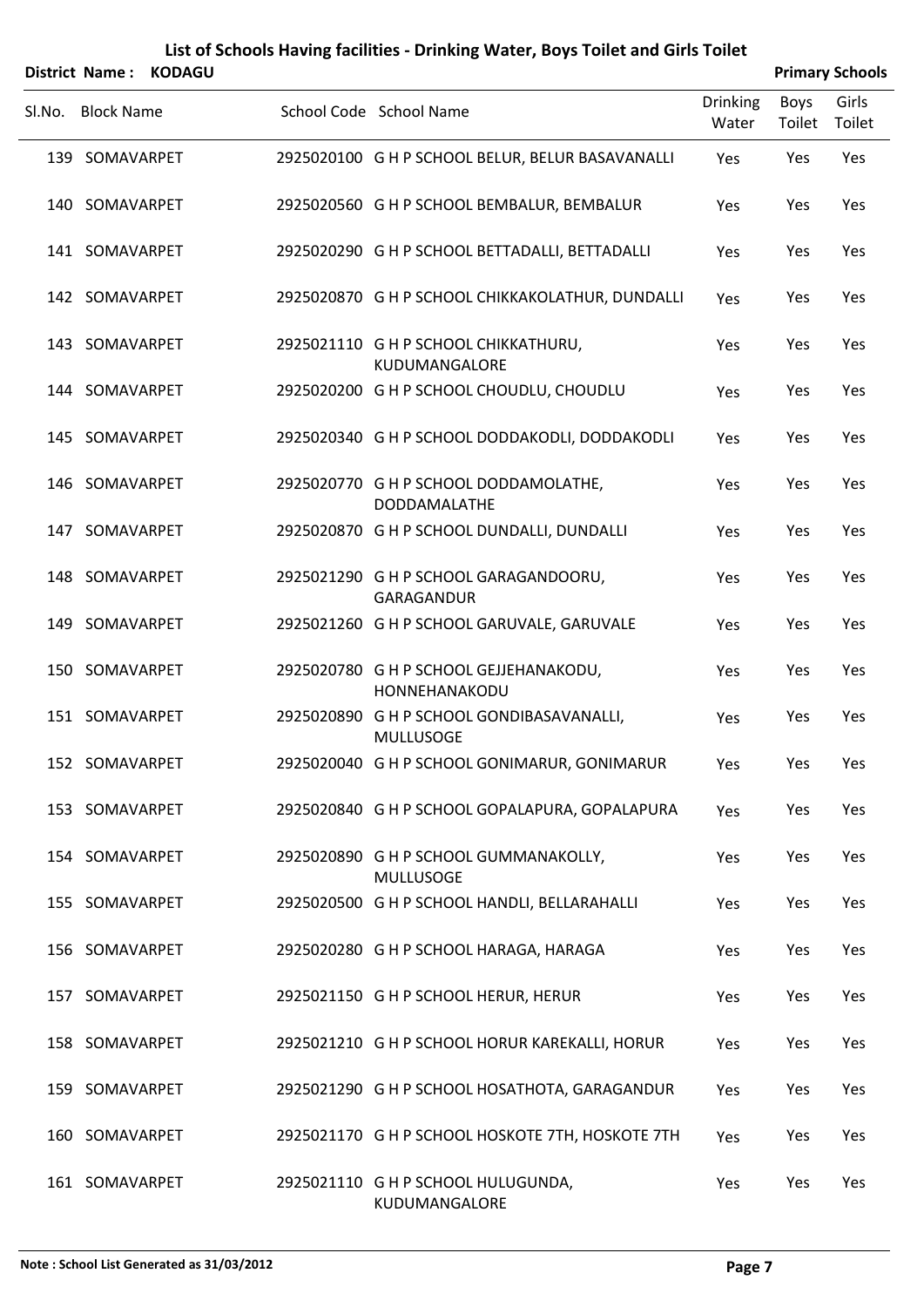|        | <b>District Name:</b> | <b>KODAGU</b> |                                                              |                          |                       | <b>Primary Schools</b> |
|--------|-----------------------|---------------|--------------------------------------------------------------|--------------------------|-----------------------|------------------------|
| SI.No. | <b>Block Name</b>     |               | School Code School Name                                      | <b>Drinking</b><br>Water | <b>Boys</b><br>Toilet | Girls<br>Toilet        |
|        | 162 SOMAVARPET        |               | 2925020880 G H P SCHOOL KAJUR, KAJUR                         | Yes                      | Yes                   | Yes                    |
|        | 163 SOMAVARPET        |               | 2925021740 G H P SCHOOL KANIVE, RAMAPUR                      | Yes                      | Yes                   | Yes                    |
|        | 164 SOMAVARPET        |               | 2925020330 G H P SCHOOL KOOTHI, KOOTHI                       | Yes                      | Yes                   | Yes                    |
|        | 165 SOMAVARPET        |               | 2925020300 G H P SCHOOL KOTHANALLI, KOTHANALLI               | Yes                      | Yes                   | Yes                    |
|        | 166 SOMAVARPET        |               | 2925021090 G H P SCHOOL KUDIGE, KUDIGE                       | Yes                      | Yes                   | Yes                    |
|        | 167 SOMAVARPET        |               | 2925021110 G H P SCHOOL KUDUMANGALORE,<br>KUDUMANGALORE      | Yes                      | Yes                   | Yes                    |
|        | 168 SOMAVARPET        |               | 2925021280 G H P SCHOOL KUMBUR, KUMBUR                       | Yes                      | Yes                   | Yes                    |
|        | 169 SOMAVARPET        |               | 2925021090 G H P SCHOOL MADALAPURA, KUDIGE                   | Yes                      | Yes                   | Yes                    |
|        | 170 SOMAVARPET        |               | 2925020900 G H P SCHOOL MADAPATNA, BAICHANALLI               | Yes                      | Yes                   | Yes                    |
|        | 171 SOMAVARPET        |               | 2925020730 G H P SCHOOL MALAMBI, MALAMBI                     | Yes                      | Yes                   | Yes                    |
|        | 172 SOMAVARPET        |               | 2925020310 G H P SCHOOL MALLIKARJUNA, KUMARALLI              | Yes                      | Yes                   | Yes                    |
| 173    | SOMAVARPET            |               | 2925020470 G H P SCHOOL MANAGALI, MANAGALI                   | Yes                      | Yes                   | Yes                    |
| 174    | SOMAVARPET            |               | 2925020010 G H P SCHOOL MASAGODU, MASAGOD                    | Yes                      | Yes                   | Yes                    |
|        | 175 SOMAVARPET        |               | 2925020520 G H P SCHOOL MUDRAVALLI A, MUDRAVALLI             | Yes                      | Yes                   | Yes                    |
|        | 176 SOMAVARPET        |               | 2925020890 G H P SCHOOL MULLUSOGE, MULLUSOGE                 | Yes                      | Yes                   | Yes                    |
| 177    | SOMAVARPET            |               | 2925020830 G H P SCHOOL NANDIGUNDA, NANDIGUNDA               | Yes                      | Yes                   | Yes                    |
|        | 178 SOMAVARPET        |               | 2925020370 G H P SCHOOL NEERGUNDA, NEERGUNDA                 | Yes                      | Yes                   | Yes                    |
| 179    | SOMAVARPET            |               | 2925020960 G H P SCHOOL NELLIYAHAUDKERI,<br>NELLIYAHAUDIKERI | Yes                      | Yes                   | Yes                    |
|        | 180 SOMAVARPET        |               | 2925020410 G H P SCHOOL NYAYADALLA, NILUVAGILU               | Yes                      | Yes                   | Yes                    |
|        | 181 SOMAVARPET        |               | 2925020930 G H P SCHOOL RANGASAMUDRA,<br>RANGASAMUDRA        | Yes                      | Yes                   | Yes                    |
|        | 182 SOMAVARPET        |               | 2925021090 G H P SCHOOL SEEGE HOSUR, KUDIGE                  | Yes                      | Yes                   | Yes                    |
| 183    | SOMAVARPET            |               | 2925021050 G H P SCHOOL SIDDALINGAPURA, TORENUR              | Yes                      | Yes                   | Yes                    |
|        | 184 SOMAVARPET        |               | 2925020270 G H P SCHOOL THALTHARESHETALLI,                   | Yes                      | Yes                   | Yes                    |

THALTHARE SHETALLI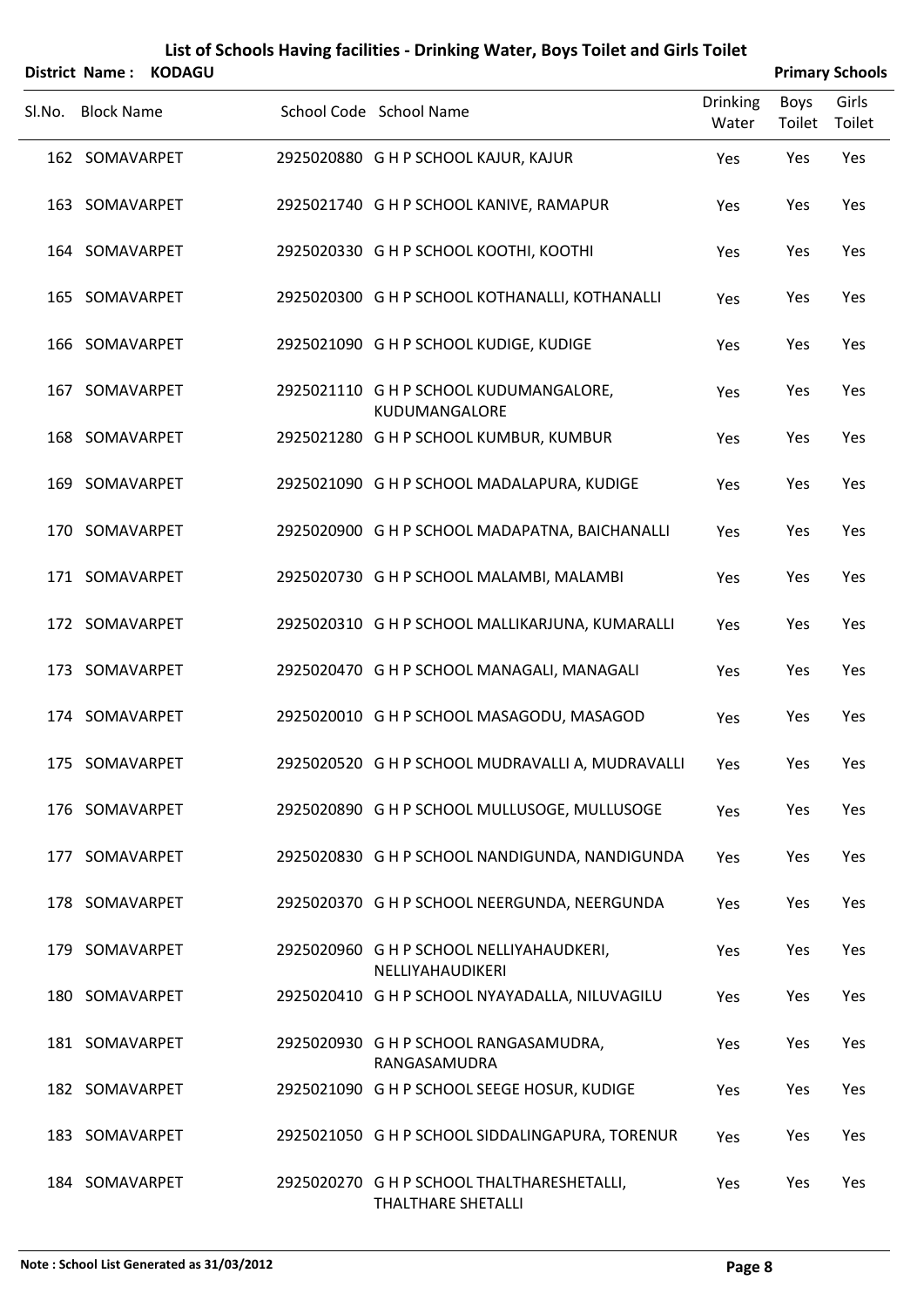|        |                   | District Name: KODAGU |                                                                      |                          |                | <b>Primary Schools</b> |
|--------|-------------------|-----------------------|----------------------------------------------------------------------|--------------------------|----------------|------------------------|
| SI.No. | <b>Block Name</b> |                       | School Code School Name                                              | <b>Drinking</b><br>Water | Boys<br>Toilet | Girls<br>Toilet        |
|        | 185 SOMAVARPET    |                       | 2925021050 G H P SCHOOL THORENOOR, TORENUR                           | Yes                      | Yes            | Yes                    |
|        | 186 SOMAVARPET    |                       | 2925020870 G H P SCHOOL THYAGARAJA COLONY,<br><b>DUNDALLI</b>        | Yes                      | Yes            | Yes                    |
|        | 187 SOMAVARPET    |                       | 2925020590 G H P SCHOOL URUGUTTI, URUGUTTI                           | Yes                      | Yes            | Yes                    |
|        | 188 SOMAVARPET    |                       | 2925020950 G H P SCHOOL VALNUR TYAGATHUR,<br><b>VALNUR TYAGATHUR</b> | Yes                      | Yes            | Yes                    |
|        | 189 SOMAVARPET    |                       | 2925021110 G H P SCHOOL VIJAYANAGARA,<br>KUDUMANGALORE               | Yes                      | Yes            | Yes                    |
|        | 190 SOMAVARPET    |                       | 2925020070 G H P SCHOOL YEDAVANADU, YEDAVANADU<br><b>FOREST II</b>   | Yes                      | Yes            | Yes                    |
|        | 191 SOMAVARPET    |                       | 2925020880 G H P SCHOOL YEDAVARE, KAJUR                              | Yes                      | Yes            | Yes                    |
|        | 192 SOMAVARPET    |                       | 2925020180 G H P SCHOOL YEDUR, YEDUR                                 | Yes                      | Yes            | Yes                    |
|        | 193 SOMAVARPET    |                       | 2925020060 G H P SCHOOL YELAKANUR, YELAKAMUR                         | Yes                      | Yes            | Yes                    |
|        | 194 SOMAVARPET    |                       | 2925020340 G H P SCHOOL(U)KODLIPET, DODDAKODLI                       | Yes                      | Yes            | Yes                    |
|        | 195 SOMAVARPET    |                       | 2925020640 G HP SCHOOL HAREHOSURE, CHOWDENA<br><b>HALLI</b>          | Yes                      | Yes            | Yes                    |
|        | 196 SOMAVARPET    |                       | 2925020980 G HP SCHOOL KUDLURCHETTALLI,<br>KUDLURSHETTALLI           | Yes                      | Yes            | Yes                    |
|        | 197 SOMAVARPET    |                       | 2925021030 G L P SCHOOL MANAJUR, MANAJUR                             | Yes                      | Yes            | Yes                    |
|        | 198 SOMAVARPET    |                       | 2925020260 G L P SCHOOL ABBIMATTA BACHALL,<br>ABBIMATTA              | Yes                      | Yes            | Yes                    |
|        | 199 SOMAVARPET    |                       | 2925020400 G L P SCHOOL AGALLI, AGALLI                               | Yes                      | Yes            | Yes                    |
|        | 200 SOMAVARPET    |                       | 2925021100 G L P SCHOOL ATHURU, BENDEBETTA FOREST                    | Yes                      | Yes            | Yes                    |
|        | 201 SOMAVARPET    |                       | 2925021180 G L P SCHOOL BHUTHANAKADU, ATTUR<br><b>NALLUR</b>         | Yes                      | Yes            | Yes                    |
|        | 202 SOMAVARPET    |                       | 2925020580 G L P SCHOOL BILAHA, DODDABILAHA                          | Yes                      | Yes            | Yes                    |
|        | 203 SOMAVARPET    |                       | 2925020140 G L P SCHOOL BILIGERI, BILIGERI                           | Yes                      | Yes            | Yes                    |
|        | 204 SOMAVARPET    |                       | 2925020240 G L P SCHOOL CHIKKA THOLUR, CHIKKA<br><b>THOLUR</b>       | Yes                      | Yes            | Yes                    |
|        | 205 SOMAVARPET    |                       | 2925020410 G L P SCHOOL CHIKKABHANDARA,<br>NILUVAGILU                | Yes                      | Yes            | Yes                    |
|        | 206 SOMAVARPET    |                       | 2925020450 GLP SCHOOL DODDABANDARA,<br>DODDABANDARA                  | Yes                      | Yes            | Yes                    |
|        | 207 SOMAVARPET    |                       | 2925020850 G L P SCHOOL DODDAKOLATHUR,<br>DODDAKOLATHUR              | Yes                      | Yes            | Yes                    |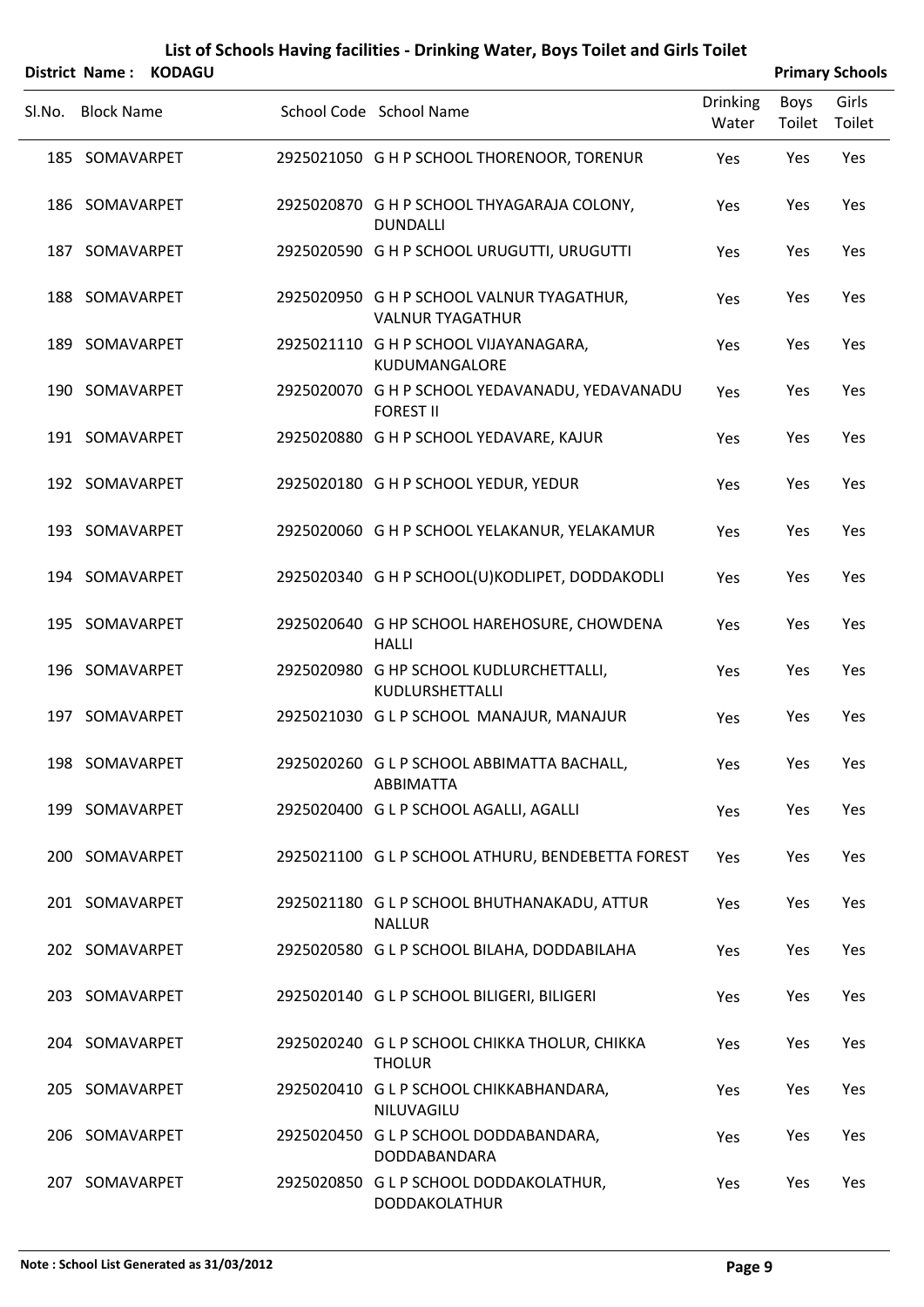|        | District Name:    | <b>KODAGU</b> |                                                                  |                          |                | <b>Primary Schools</b> |
|--------|-------------------|---------------|------------------------------------------------------------------|--------------------------|----------------|------------------------|
| SI.No. | <b>Block Name</b> |               | School Code School Name                                          | <b>Drinking</b><br>Water | Boys<br>Toilet | Girls<br>Toilet        |
|        | 208 SOMAVARPET    |               | 2925021110 G L P SCHOOL DODDATHURU,<br>KUDUMANGALORE             | Yes                      | Yes            | Yes                    |
|        | 209 SOMAVARPET    |               | 2925020360 G L P SCHOOL HAMPAPURA, KIRIKODLI                     | Yes                      | Yes            | Yes                    |
|        | 210 SOMAVARPET    |               | 2925020170 G L P SCHOOL HANAGALLUSHETTALI,<br>HANAGALLU          | Yes                      | Yes            | Yes                    |
|        | 211 SOMAVARPET    |               | 2925021240 G L P SCHOOL HATTIHOLE, MUVATHOKLU                    | Yes                      | Yes            | Yes                    |
|        | 212 SOMAVARPET    |               | 2925020650 G L P SCHOOL HITHLAKERI, HITHLUKERI                   | Yes                      | Yes            | Yes                    |
|        | 213 SOMAVARPET    |               | 2925020720 G L P SCHOOL HOSAGUTHI, HAROHALLI                     | Yes                      | Yes            | Yes                    |
|        | 214 SOMAVARPET    |               | 2925020300 G L P SCHOOL JAKKANALLI, KOTHANALLI                   | Yes                      | Yes            | Yes                    |
|        | 215 SOMAVARPET    |               | 2925020350 G L P SCHOOL JANARDANAHALLI,<br><b>JANARDANAHALLI</b> | Yes                      | Yes            | Yes                    |
|        | 216 SOMAVARPET    |               | 2925020190 G L P SCHOOL KALAKANDUR, KALAKANDUR                   | Yes                      | Yes            | Yes                    |
|        | 217 SOMAVARPET    |               | 2925021150 G L P SCHOOL KALLURU, HERUR                           | Yes                      | Yes            | Yes                    |
|        | 218 SOMAVARPET    |               | 2925020740 G L P SCHOOL KANAGALU, ALURU                          | Yes                      | Yes            | Yes                    |
|        | 219 SOMAVARPET    |               | 2925020380 G L P SCHOOL KATTEPURA, KATTEPURA                     | Yes                      | Yes            | Yes                    |
|        | 220 SOMAVARPET    |               | 2925021220 G L P SCHOOL KEDAKAL, KEDAKAL NEGADAL                 | Yes                      | Yes            | Yes                    |
|        | 221 SOMAVARPET    |               | 2925020430 G L P SCHOOL KEREKERI, KEREKERI                       | Yes                      | Yes            | Yes                    |
|        | 222 SOMAVARPET    |               | 2925020200 G L P SCHOOL KIBBETTA, CHOUDLU                        | Yes                      | Yes            | Yes                    |
|        | 223 SOMAVARPET    |               | 2925020360 G L P SCHOOL KIRIKODLI, KIRIKODLI                     | Yes                      | Yes            | Yes                    |
|        | 224 SOMAVARPET    |               | 2925020480 G L P SCHOOL KITTURU, KITTURU                         | Yes                      | Yes            | Yes                    |
|        | 225 SOMAVARPET    |               | 2925020780 G L P SCHOOL KOOGEKODI,<br>HONNEHANAKODU              | Yes                      | Yes            | Yes                    |
|        | 226 SOMAVARPET    |               | 2925020440 GLP SCHOOL KUDLUR, KUDLUR                             | Yes                      | Yes            | Yes                    |
|        | 227 SOMAVARPET    |               | 2925020310 G L P SCHOOL KUMARALLI, KUMARALLI                     | Yes                      | Yes            | Yes                    |
|        | 228 SOMAVARPET    |               | 2925020320 G L P SCHOOL KUNDALLI, KUNDALLI                       | Yes                      | Yes            | Yes                    |
|        | 229 SOMAVARPET    |               | 2925021280 G L P SCHOOL MADAPURA A THOTA,<br><b>KUMBUR</b>       | Yes                      | Yes            | Yes                    |
|        | 230 SOMAVARPET    |               | 2925020570 G L P SCHOOL MADRE, MADRE                             | Yes                      | Yes            | Yes                    |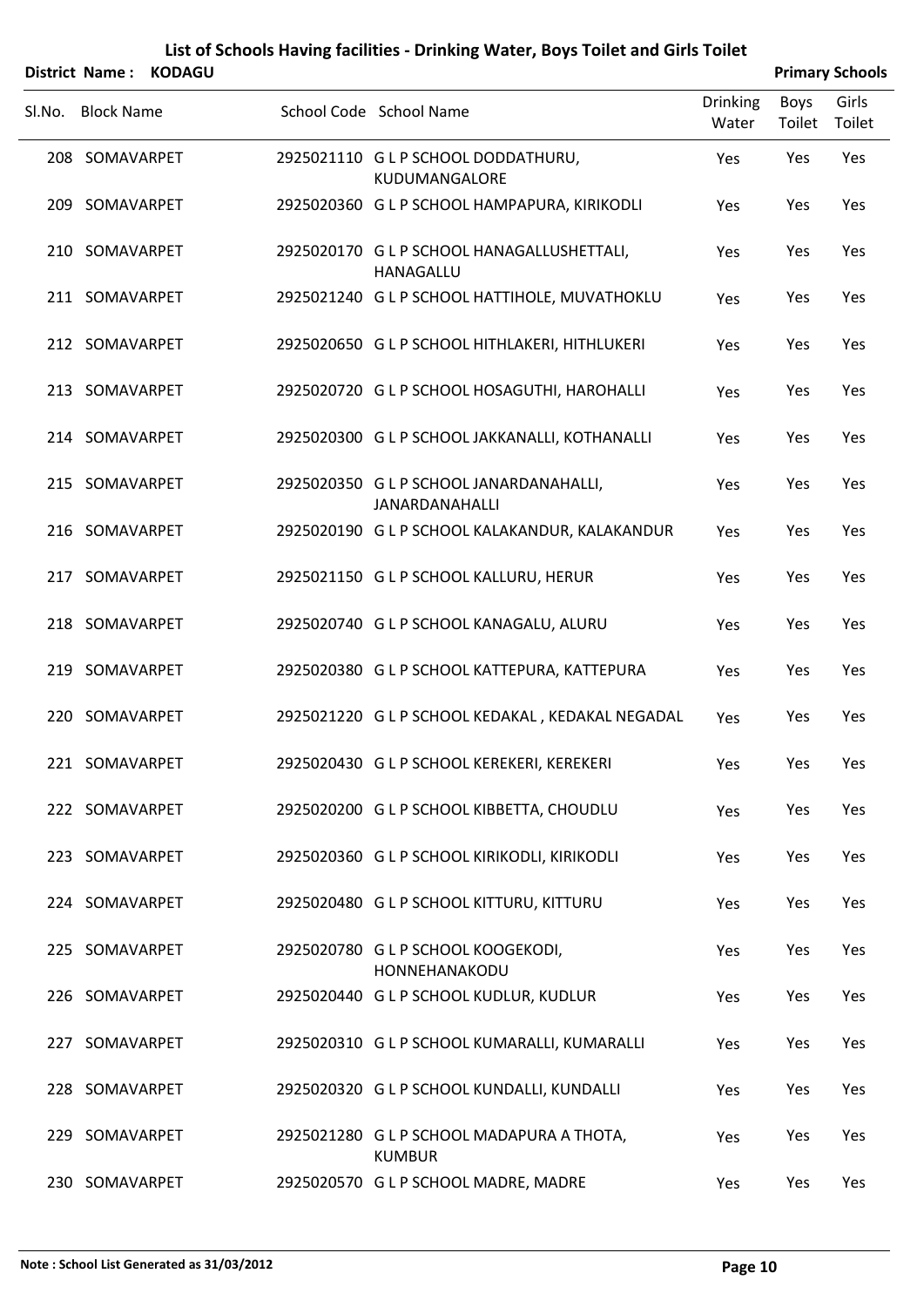#### **List of Schools Having facilities ‐ Drinking Water, Boys Toilet and Girls Toilet District Name : KODAGU Primary Schools**

| טואשט . האטוופיש  |                                                                       |                          |                | <b>FIIIIIAI Y JUIUUIS</b> |
|-------------------|-----------------------------------------------------------------------|--------------------------|----------------|---------------------------|
| SI.No. Block Name | School Code School Name                                               | <b>Drinking</b><br>Water | Boys<br>Toilet | Girls<br>Toilet           |
| 231 SOMAVARPET    | 2925021210 G L P SCHOOL MODURU, HORUR                                 | Yes                      | Yes            | Yes                       |
| 232 SOMAVARPET    | 2925020520 G L P SCHOOL MUDRAVALLI B, MUDRAVALLI                      | Yes                      | Yes            | Yes                       |
| 233 SOMAVARPET    | 2925020660 G L P SCHOOL MULLUR COLONY, MULLUR                         | Yes                      | Yes            | Yes                       |
| 234 SOMAVARPET    | 2925020660 G L P SCHOOL MULLUR, MULLUR                                | Yes                      | Yes            | Yes                       |
| 235 SOMAVARPET    | 2925021240 G L P SCHOOL MUVATHOKLU, MUVATHOKLU                        | Yes                      | Yes            | Yes                       |
| 236 SOMAVARPET    | 2925020090 G L P SCHOOL NEGALALEKARKALLI,<br><b>NEGALALE KARKALLI</b> | Yes                      | Yes            | Yes                       |
| 237 SOMAVARPET    | 2925020410 G L P SCHOOL NILUVAGLU, NILUVAGILU                         | Yes                      | Yes            | Yes                       |
| 238 SOMAVARPET    | 2925020490 G L P SCHOOL SAMPIGEDALU, HEBBULSE                         | Yes                      | Yes            | Yes                       |
| 239 SOMAVARPET    | 2925020790 G L P SCHOOL SHUNTI, SUNTI                                 | Yes                      | Yes            | Yes                       |
| 240 SOMAVARPET    | 2925020160 G L P SCHOOL THAKERI, THAKERI                              | Yes                      | Yes            | Yes                       |
| 241 SOMAVARPET    | 2925020080 G L P SCOOL AREYURU, NERUGALALE                            | Yes                      | Yes            | Yes                       |
| 242 SOMAVARPET    | 2925020900 G L PBAICHANALLI, BAICHANALLI                              | Yes                      | Yes            | Yes                       |
| 243 SOMAVARPET    | 2925020230 G LP SCHOOL DODDAMANE KOPPA, THOLUR<br><b>SHETTALLI</b>    | Yes                      | Yes            | Yes                       |
| 244 SOMAVARPET    | 2925020740 G M P SCHOOL ALUR SIDDPURA, ALURU                          | Yes                      | Yes            | Yes                       |
| 245 SOMAVARPET    | 2925021760 G M P SCHOOL BELUR ROAD, SOMWARPET<br>WARD <sub>2</sub>    | Yes                      | Yes            | <b>Yes</b>                |
| 246 SOMAVARPET    | 2925020020 G M P SCHOOL GANAGUR, GANAGUR                              | Yes                      | Yes            | Yes                       |
| 247 SOMAVARPET    | 2925020810 G M P SCHOOL GOWDALLI, GOWDALLI                            | <b>Yes</b>               | Yes            | <b>Yes</b>                |
| 248 SOMAVARPET    | 2925020910 G M P SCHOOL GUDDEHOSUR, BASAVANA<br><b>HALLI</b>          | Yes                      | Yes            | Yes                       |
| 249 SOMAVARPET    | 2925021070 G M P SCHOOL HEBBALE, HEBBALE                              | <b>Yes</b>               | Yes            | <b>Yes</b>                |
| 250 SOMAVARPET    | 2925021130 G M P SCHOOL KANBAIL, KANABYLU<br><b>BACHANALLI</b>        | Yes                      | Yes            | Yes                       |
| 251 SOMAVARPET    | 2925020150 G M P SCHOOL KIRAGANDUR, KIRAGANDUR                        | <b>Yes</b>               | Yes            | <b>Yes</b>                |
| 252 SOMAVARPET    | 2925021160 G M P SCHOOL KODAGARAHALLI, ANDAGOVE                       | Yes                      | Yes            | Yes                       |
| 253 SOMAVARPET    | 2925020340 G M P SCHOOL KODLLIPET, DODDAKODLI                         | Yes                      | Yes            | Yes                       |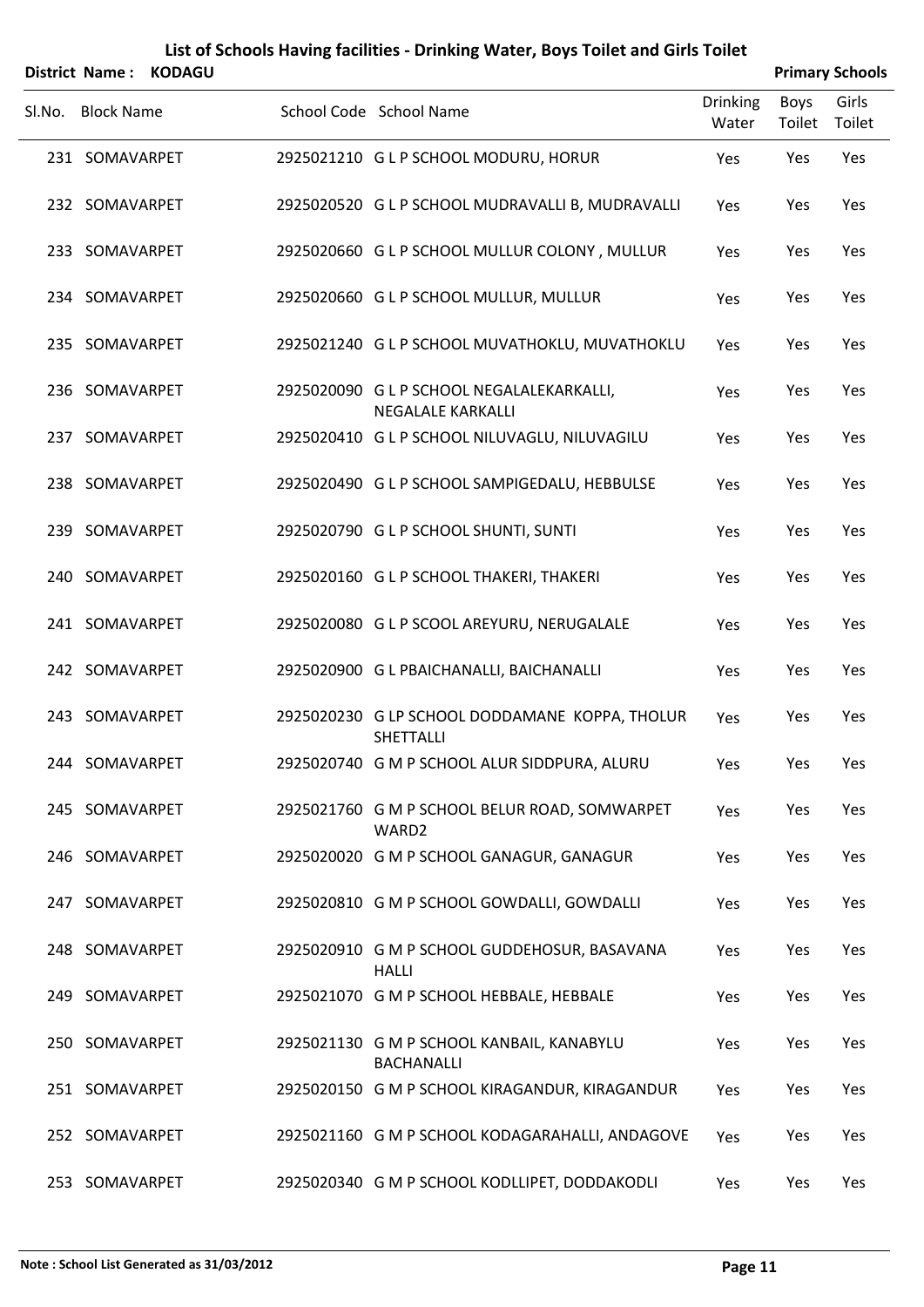#### **List of Schools Having facilities ‐ Drinking Water, Boys Toilet and Girls Toilet District Name : KODAGU Primary Schools**

|        | PISUILL IVAIIIC. NUPAUU |  |                                                                      |                          |                | <b>Fillingiy JUNUUIS</b> |
|--------|-------------------------|--|----------------------------------------------------------------------|--------------------------|----------------|--------------------------|
| Sl.No. | <b>Block Name</b>       |  | School Code School Name                                              | <b>Drinking</b><br>Water | Boys<br>Toilet | Girls<br>Toilet          |
|        | 254 SOMAVARPET          |  | 2925021880 G M P SCHOOL KUSHAL NAGAR,<br><b>KUSHALNAGAR WARD3</b>    | Yes                      | Yes            | Yes                      |
|        | 255 SOMAVARPET          |  | 2925021280 G M P SCHOOL MADAPURA, KUMBUR                             | <b>Yes</b>               | Yes            | Yes                      |
|        | 256 SOMAVARPET          |  | 2925020940 G M P SCHOOL NANJARAYAPATNA,<br>NANJARAJAPATNA            | Yes                      | Yes            | Yes                      |
|        | 257 SOMAVARPET          |  | 2925020080 G M P SCHOOL NERUGALALE, NERUGALALE                       | <b>Yes</b>               | Yes            | Yes                      |
|        | 258 SOMAVARPET          |  | 2925020670 G M P SCHOOL NIDTHA, NIDTHA                               | Yes                      | Yes            | Yes                      |
|        | 259 SOMAVARPET          |  | 2925020220 G M P SCHOOL SANTHALLI, SANTHALLI                         | Yes                      | Yes            | Yes                      |
|        | 260 SOMAVARPET          |  | 2925020630 G M P SCHOOL SHANIVARA SANTHE,<br><b>BIDARUR</b>          | Yes                      | Yes            | Yes                      |
|        | 261 SOMAVARPET          |  | 2925021120 G M P SCHOOL SHUNTIKOPPA, ULUGULLI                        | Yes                      | Yes            | Yes                      |
|        | 262 SOMAVARPET          |  | 2925021040 G M P SCHOOL SIRANGALA, SIRANGALA                         | Yes                      | Yes            | Yes                      |
|        | 263 SOMAVARPET          |  | 2925020200 G M P SCHOOL SOMAVARPETE, CHOUDLU                         | Yes                      | Yes            | Yes                      |
|        | 264 SOMAVARPET          |  | 2925020230 G M P SCHOOL THOLUR SHETTALLI, THOLUR<br><b>SHETTALLI</b> | <b>Yes</b>               | Yes            | Yes                      |
|        | 265 SOMAVARPET          |  | 2925021290 G MP SCHOOL GUNDUGUTTI, GARAGANDUR                        | Yes                      | Yes            | Yes                      |
|        | 266 SOMAVARPET          |  | 2925020250 G.L.P.S DODDATHOLUR, DODDATHOLUR                          | Yes                      | Yes            | Yes                      |
|        | 267 SOMAVARPET          |  | 2925021190 GH PS MATHIKADU, CHERALA SRIMANGALA                       | Yes                      | Yes            | Yes                      |
|        | 268 SOMAVARPET          |  | 2925021070 Ghps Nallor, HEBBALE                                      | <b>Yes</b>               | Yes            | Yes                      |
|        | 269 SOMAVARPET          |  | 2925021300 GLP SCHOOLANJANAGERIBETTAKERI,<br>ANJANAGERI BETTAKERI    | Yes                      | Yes            | Yes                      |
|        | 270 SOMAVARPET          |  | 2925020910 GLPS BETTADKADU, BASAVANA HALLI                           | <b>Yes</b>               | Yes            | Yes                      |
|        | 271 SOMAVARPET          |  | 2925021210 GLPS CHAKLIHOLE, HORUR                                    | <b>Yes</b>               | Yes            | Yes                      |
|        | 272 SOMAVARPET          |  | 2925020410 GLPS HEMMANE, NILUVAGILU                                  | Yes                      | Yes            | Yes                      |
|        | 273 SOMAVARPET          |  | 2925020810 Glps Hirikara, GOWDALLI                                   | Yes                      | Yes            | Yes                      |
|        | 274 SOMAVARPET          |  | 2925021700 Glps Jenukallu betta, JENUNKALBETTA<br><b>FOREST</b>      | Yes                      | Yes            | Yes                      |
|        | 275 SOMAVARPET          |  | 2925020290 Glps Nagaralli, BETTADALLI                                | <b>Yes</b>               | Yes            | Yes                      |
|        | 276 SOMAVARPET          |  | 2925021091 Gmps Kudige, KUDIGE                                       | Yes                      | Yes            | Yes                      |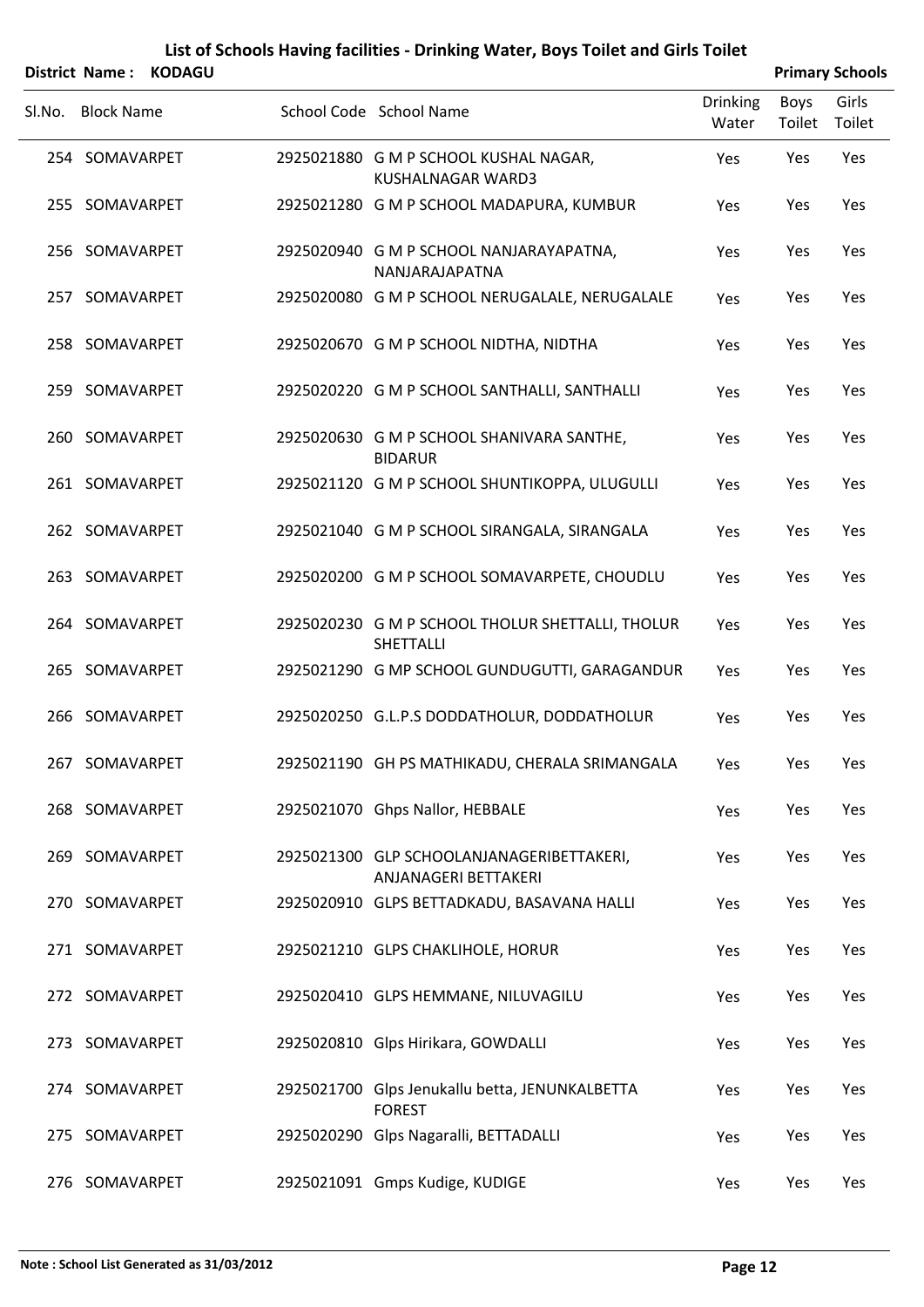|        |                   | District Name: KODAGU |                                                                    |                          |                | <b>Primary Schools</b> |
|--------|-------------------|-----------------------|--------------------------------------------------------------------|--------------------------|----------------|------------------------|
| SI.No. | <b>Block Name</b> |                       | School Code School Name                                            | <b>Drinking</b><br>Water | Boys<br>Toilet | Girls<br>Toilet        |
|        | 277 VIRAJPET      |                       | 2925030190 G H P SCHOOL HEMMADU, NALKERI                           | Yes                      | Yes            | Yes                    |
|        | 278 VIRAJPET      |                       | 2925030630 GH P SCHOOL MAYAMUDI, MAYAMUDI                          | Yes                      | Yes            | Yes                    |
|        | 279 VIRAJPET      |                       | 2925030430 G H P SCHOOL CHENNANGI, CHANNAYANA<br><b>KOTE</b>       | Yes                      | Yes            | Yes                    |
|        | 280 VIRAJPET      |                       | 2925030770 G H P (T) KUTTA, KUTTA                                  | Yes                      | Yes            | Yes                    |
|        | 281 VIRAJPET      |                       | 2925030770 G H P CINKONA KUTTA, KUTTA                              | Yes                      | Yes            | Yes                    |
|        | 282 VIRAJPET      |                       | 2925030510 G H P MALLANGERE, KANUR                                 | Yes                      | Yes            | Yes                    |
|        | 283 VIRAJPET      |                       | 2925030710 G H P S PONNAPPASANTHE, BILUR                           | Yes                      | Yes            | Yes                    |
|        | 284 VIRAJPET      |                       | 2925030540 G H P SCHOOL KUNDA, KUNDA                               | Yes                      | Yes            | Yes                    |
|        | 285 VIRAJPET      |                       | 2925030270 G H P SCHOOL (T) DUBARE, HOSOOR                         | Yes                      | Yes            | Yes                    |
|        | 286 VIRAJPET      |                       | 2925031460 G H P SCHOOL (U) GONIKOPPAL,<br><b>GONIKOPPAL WARD3</b> | Yes                      | Yes            | Yes                    |
|        | 287 VIRAJPET      |                       | 2925030100 G H P SCHOOL ARJI, ARJI                                 | Yes                      | Yes            | Yes                    |
|        | 288 VIRAJPET      |                       | 2925030560 G H P SCHOOL ATHURU, KAIKERI                            | Yes                      | Yes            | Yes                    |
|        | 289 VIRAJPET      |                       | 2925030750 G H P SCHOOL B CHOORIKAD, BADAGA                        | Yes                      | Yes            | Yes                    |
|        | 290 VIRAJPET      |                       | 2925030900 G H P SCHOOL BADAGARAKERI,<br>BADAGARAKERI              | Yes                      | Yes            | Yes                    |
|        | 291 VIRAJPET      |                       | 2925030790 G H P SCHOOL BEERUGA, KURCHI                            | Yes                      | Yes            | Yes                    |
|        | 292 VIRAJPET      |                       | 2925030170 G H P SCHOOL BELLUMADU, BELLUMADU                       | Yes                      | Yes            | Yes                    |
|        | 293 VIRAJPET      |                       | 2925030880 G H P SCHOOL BELLUR, BELLUR                             | Yes                      | Yes            | Yes                    |
|        | 294 VIRAJPET      |                       | 2925030110 G H P SCHOOL BETOLI, BETOLI                             | Yes                      | Yes            | Yes                    |
|        | 295 VIRAJPET      |                       | 2925030310 G H P SCHOOL BILUGUNDA, BILUGUNDA                       | Yes                      | Yes            | Yes                    |
|        | 296 VIRAJPET      |                       | 2925030040 G H P SCHOOL BITTANGALA, BITTANGALA                     | Yes                      | Yes            | Yes                    |
|        | 297 VIRAJPET      |                       | 2925030200 G H P SCHOOL CHAMIYALA, MAITHADI                        | Yes                      | Yes            | Yes                    |
|        | 298 VIRAJPET      |                       | 2925030430 G H P SCHOOL CHENNAYANA KOTE,<br><b>CHANNAYANA KOTE</b> | Yes                      | Yes            | Yes                    |
|        | 299 VIRAJPET      |                       | 2925030110 G H P SCHOOL CHITTADE, BETOLI                           | Yes                      | Yes            | Yes                    |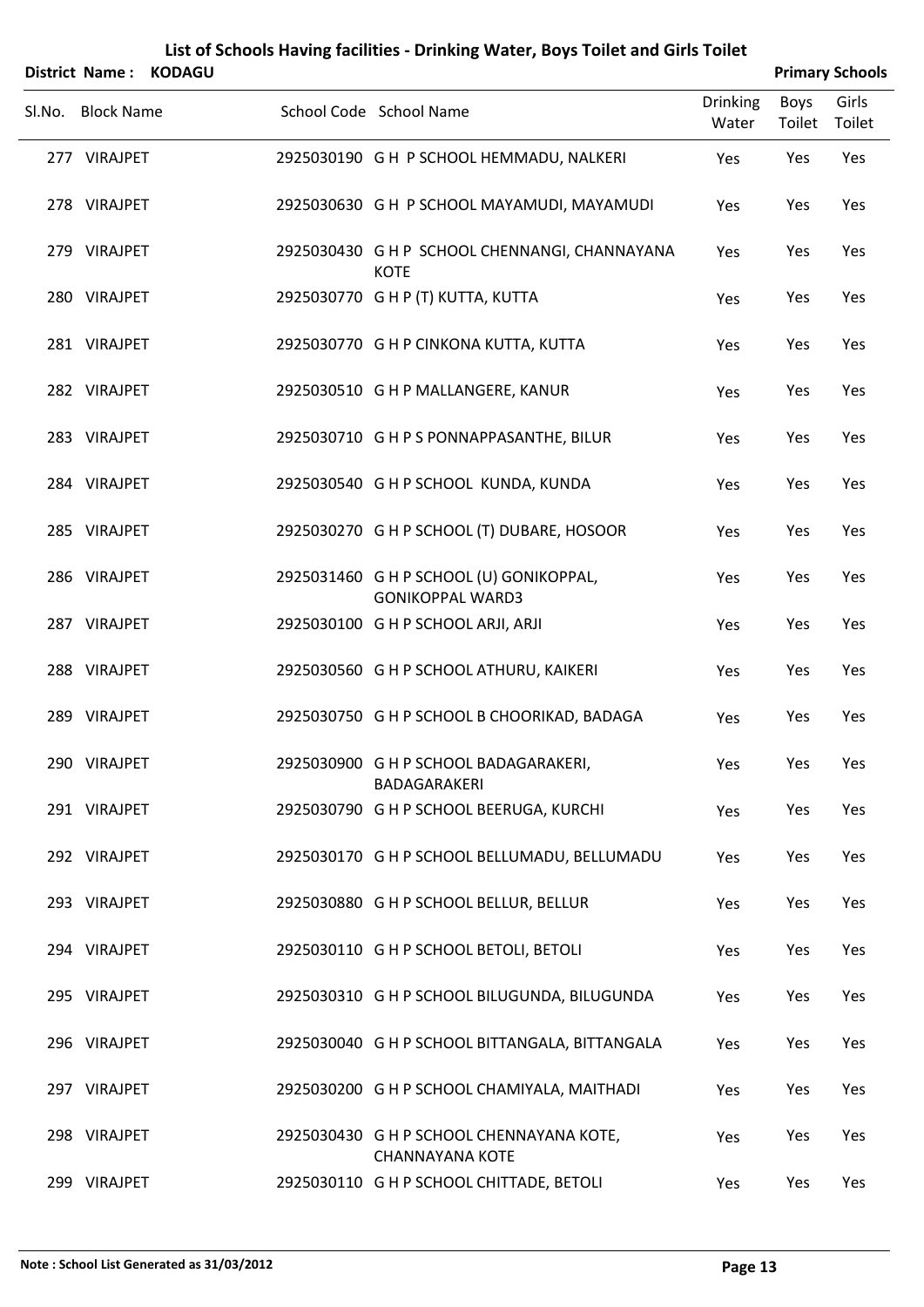|        | <b>District Name:</b> | <b>KODAGU</b> |                                                                    |                          |                       | <b>Primary Schools</b> |
|--------|-----------------------|---------------|--------------------------------------------------------------------|--------------------------|-----------------------|------------------------|
| SI.No. | <b>Block Name</b>     |               | School Code School Name                                            | <b>Drinking</b><br>Water | <b>Boys</b><br>Toilet | Girls<br>Toilet        |
|        | 300 VIRAJPET          |               | 2925030660 G H P SCHOOL DEVANOOR, DEVANUR                          | Yes                      | Yes                   | Yes                    |
|        | 301 VIRAJPET          |               | 2925030380 G H P SCHOOL HACHINAD, HACHINAD                         | Yes                      | Yes                   | Yes                    |
|        | 302 VIRAJPET          |               | 2925030370 G H P SCHOOL HALUGUNDA, HALUGUNDA                       | Yes                      | Yes                   | Yes                    |
|        | 303 VIRAJPET          |               | 2925030820 G H P SCHOOL HARIHARA, HARIHARA                         | Yes                      | Yes                   | Yes                    |
|        | 304 VIRAJPET          |               | 2925030580 G H P SCHOOL HEBBALE PATNA, DEVAMACHI<br><b>FOREST</b>  | Yes                      | Yes                   | Yes                    |
|        | 305 VIRAJPET          |               | 2925030090 G H P SCHOOL HEGGALA, HEGGALA                           | Yes                      | Yes                   | Yes                    |
|        | 306 VIRAJPET          |               | 2925031270 G H P SCHOOL HOSUR BETTAKERI, HOSUR<br><b>BETTAKERI</b> | Yes                      | Yes                   | Yes                    |
|        | 307 VIRAJPET          |               | 2925030471 G H P SCHOOL HUDUR, HALLIGATTU                          | Yes                      | Yes                   | Yes                    |
|        | 308 VIRAJPET          |               | 2925030740 G H P SCHOOL KAKOOR, KUMTOOR                            | Yes                      | Yes                   | Yes                    |
|        | 309 VIRAJPET          |               | 2925030280 G H P SCHOOL KALATHMADU, KALATHMADU                     | Yes                      | Yes                   | Yes                    |
|        | 310 VIRAJPET          |               | 2925030070 G H P SCHOOL KANDANGALA, RUDRAGUPPE I                   | Yes                      | Yes                   | Yes                    |
|        | 311 VIRAJPET          |               | 2925030410 G H P SCHOOL KARDIGODU, KARDIGODU                       | Yes                      | Yes                   | Yes                    |
|        | 312 VIRAJPET          |               | 2925030130 G H P SCHOOL KEDAMULLUR, KEDAMULLUR                     | Yes                      | Yes                   | Yes                    |
|        | 313 VIRAJPET          |               | 2925030480 G H P SCHOOL KIRUGOORU, KIRGUR                          | Yes                      | Yes                   | Yes                    |
|        | 314 VIRAJPET          |               | 2925030370 G H P SCHOOL KONDANGERI, HALUGUNDA                      | Yes                      | Yes                   | Yes                    |
|        | 315 VIRAJPET          |               | 2925030690 G H P SCHOOL KOTTAGERI, KOTTAGERI                       | Yes                      | Yes                   | Yes                    |
|        | 316 VIRAJPET          |               | 2925030790 G H P SCHOOL KU RCHI, KURCHI                            | Yes                      | Yes                   | Yes                    |
|        | 317 VIRAJPET          |               | 2925030770 G H P SCHOOL KUTTA, KUTTA                               | Yes                      | Yes                   | Yes                    |
|        | 318 VIRAJPET          |               | 2925030200 G H P SCHOOL MAITHADI, MAITHADI                         | Yes                      | Yes                   | Yes                    |
|        | 319 VIRAJPET          |               | 2925030780 G H P SCHOOL MANCHALLI, MANCHALLI &<br><b>FOREST</b>    | Yes                      | Yes                   | Yes                    |
|        | 320 VIRAJPET          |               | 2925030670 G H P SCHOOL MURKALLU, HATHUGATTU<br><b>FOREST I</b>    | Yes                      | Yes                   | Yes                    |
|        | 321 VIRAJPET          |               | 2925030750 G H P SCHOOL NALKERI, BADAGA                            | Yes                      | Yes                   | Yes                    |
|        | 322 VIRAJPET          |               | 2925030620 G H P SCHOOL NOKYA, NOKYA                               | Yes                      | Yes                   | Yes                    |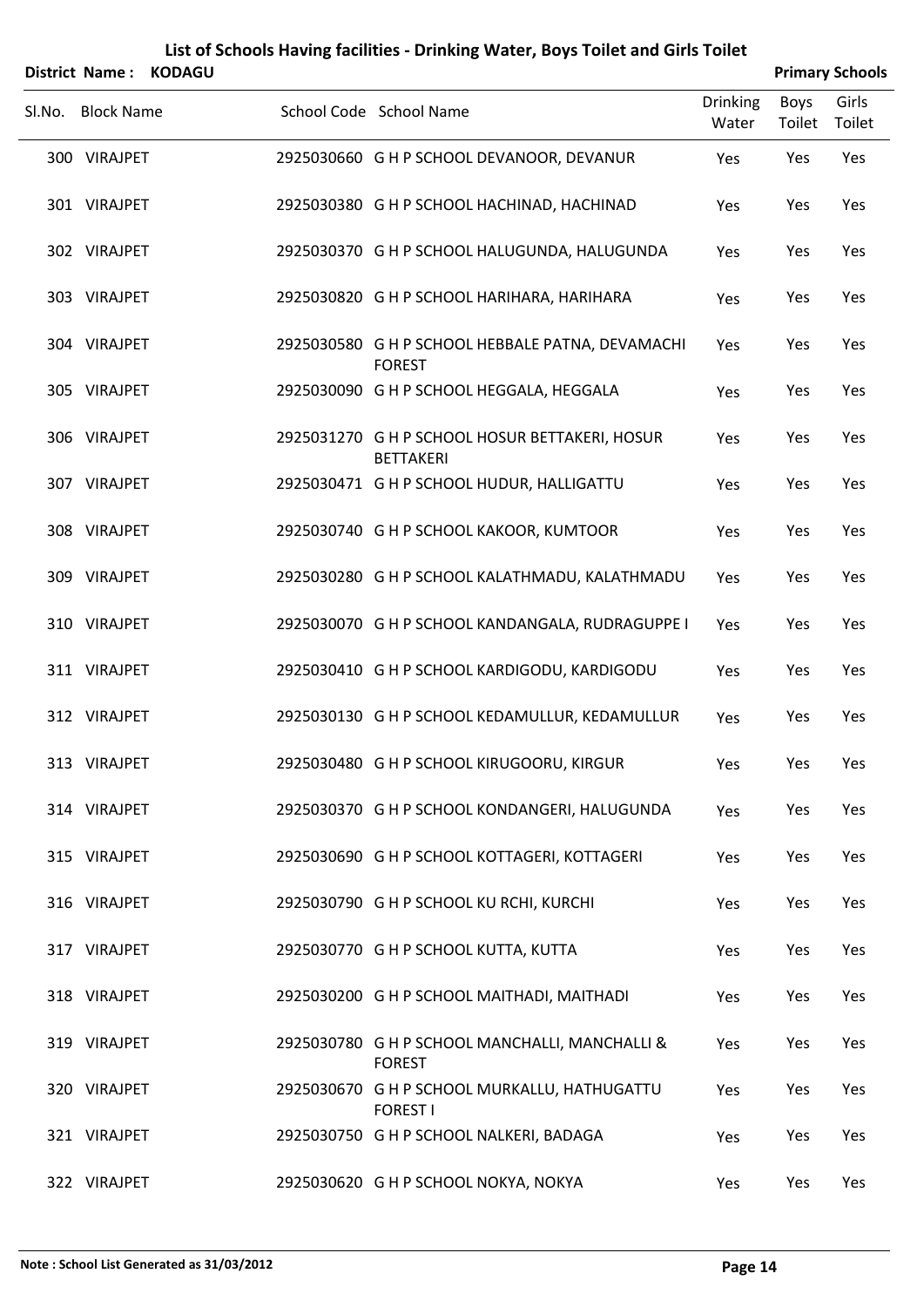|        | District Name:    | <b>KODAGU</b> |                                                                   |                          |                | <b>Primary Schools</b> |
|--------|-------------------|---------------|-------------------------------------------------------------------|--------------------------|----------------|------------------------|
| Sl.No. | <b>Block Name</b> |               | School Code School Name                                           | <b>Drinking</b><br>Water | Boys<br>Toilet | Girls<br>Toilet        |
|        | 323 VIRAJPET      |               | 2925030910 G H P SCHOOL THERALU, THERALU                          | Yes                      | Yes            | Yes                    |
|        | 324 VIRAJPET      |               | 2925030130 G H P SCHOOL THOMARA, KEDAMULLUR                       | Yes                      | Yes            | Yes                    |
|        | 325 VIRAJPET      |               | 2925030860 G H P SCHOOL THOOCHAMAKERI, CHIKKA<br><b>MANDUR</b>    | Yes                      | Yes            | Yes                    |
|        | 326 VIRAJPET      |               | 2925031260 G H P SCHOOL V BADAGA, V BADAGA                        | Yes                      | Yes            | Yes                    |
|        | 327 VIRAJPET      |               | 2925030890 G H P TAMIL SCHOOL GLENLORNA,<br><b>HYSODLUR</b>       | Yes                      | Yes            | Yes                    |
|        | 328 VIRAJPET      |               | 2925030570 G H P. SCHOOL DEVARAPURA, HEBBALE                      | Yes                      | Yes            | Yes                    |
|        | 329 VIRAJPET      |               | 2925030740 G H.P SCHOOL K BADAGA, KUMTOOR                         | Yes                      | Yes            | Yes                    |
|        | 330 VIRAJPET      |               | 2925030730 G H.P SCHOOL DHANUGALA, DHANUGALA                      | Yes                      | Yes            | Yes                    |
|        | 331 VIRAJPET      |               | 2925030830 G H.P SCHOOL LAKKAUNDA, KOTHUR                         | Yes                      | Yes            | Yes                    |
|        | 332 VIRAJPET      |               | 2925030090 GLPS (M) MAKUTTA, HEGGALA                              | Yes                      | Yes            | Yes                    |
|        | 333 VIRAJPET      |               | 2925030460 G L P SCHOOL (K) YENJILAGERI, PULIYERI                 | Yes                      | Yes            | Yes                    |
|        | 334 VIRAJPET      |               | 2925030460 G L P SCHOOL (T) YENJILAGERI, PULIYERI                 | Yes                      | Yes            | Yes                    |
|        | 335 VIRAJPET      |               | 2925030040 G L P SCHOOL AMBATTI, BITTANGALA                       | Yes                      | Yes            | Yes                    |
|        | 336 VIRAJPET      |               | 2925030160 G L P SCHOOL ARAMERI, ARAMERI                          | Yes                      | Yes            | Yes                    |
|        | 337 VIRAJPET      |               | 2925030640 G L P SCHOOL ARUVATHOKLU,<br>ARUVATHOKLU               | Yes                      | Yes            | Yes                    |
|        | 338 VIRAJPET      |               | 2925030050 G L P SCHOOL BALUGODU, BALUGODU                        | Yes                      | Yes            | Yes                    |
|        | 339 VIRAJPET      |               | 2925030870 G L P SCHOOL BALYAMANDUR,<br>BALYAMANDUR               | Yes                      | Yes            | Yes                    |
|        | 340 VIRAJPET      |               | 2925030700 G L P SCHOOL BESAGUR, BESAGUR                          | Yes                      | Yes            | Yes                    |
|        | 341 VIRAJPET      |               | 2925031380 G L P SCHOOL CHICKPET VIRAJPET, VIRAJPET<br>WARD 9     | Yes                      | Yes            | Yes                    |
|        | 342 VIRAJPET      |               | 2925030410 G L P SCHOOL DUBARE ELEPHANT CAMP,<br><b>KARDIGODU</b> | Yes                      | Yes            | Yes                    |
|        | 343 VIRAJPET      |               | 2925030250 G L P SCHOOL EMMEGUNDI, MEKUR<br><b>HOSAKERI</b>       | Yes                      | Yes            | Yes                    |
|        | 344 VIRAJPET      |               | 2925030570 G L P SCHOOL HEBBALE BADRAGOLA,<br><b>HEBBALE</b>      | Yes                      | Yes            | Yes                    |
|        | 345 VIRAJPET      |               | 2925030090 G L P SCHOOL HEGGALA, HEGGALA                          | Yes                      | Yes            | Yes                    |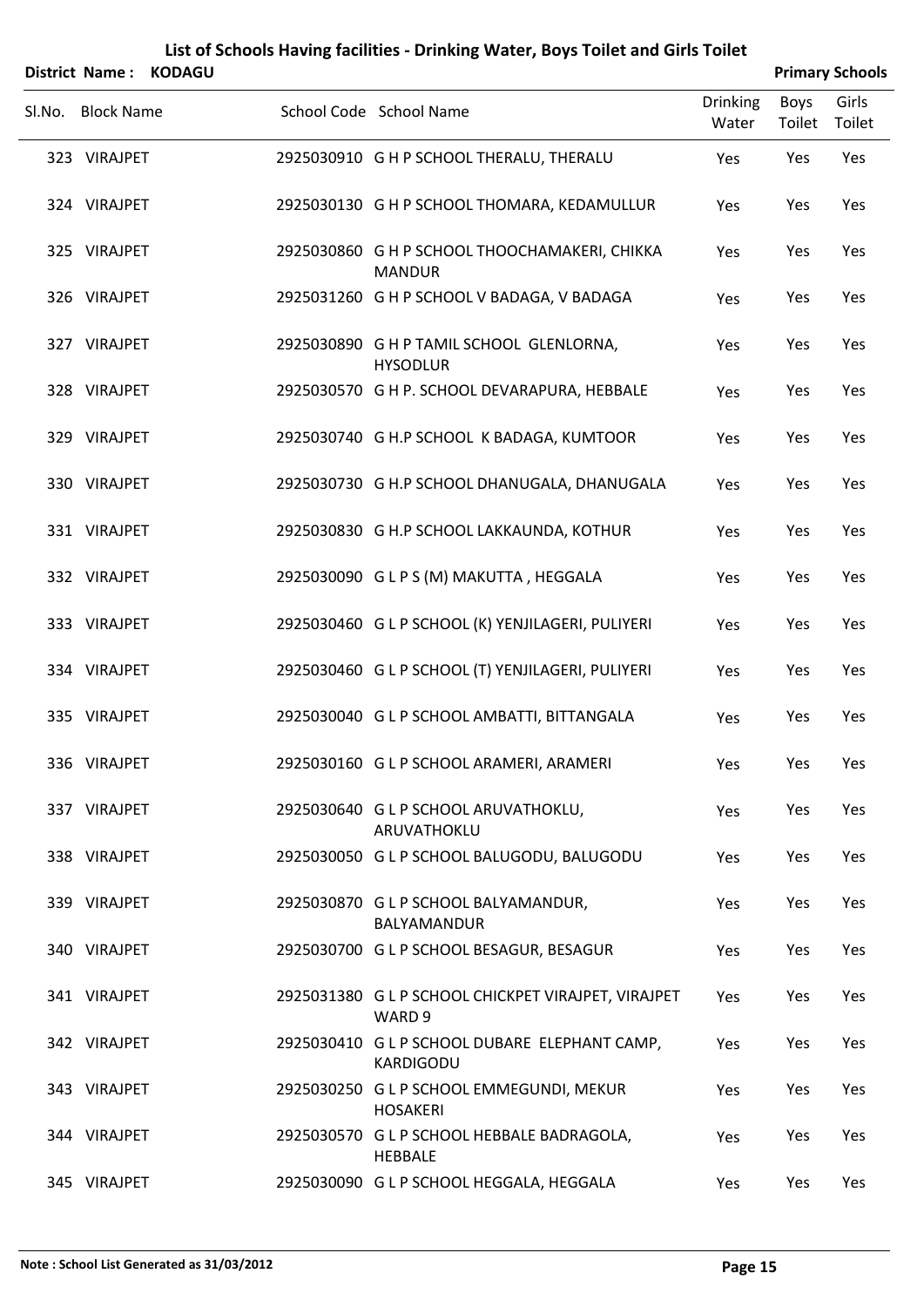|        | <b>District Name:</b> | <b>KODAGU</b> |                                                              |                          |                       | <b>Primary Schools</b> |
|--------|-----------------------|---------------|--------------------------------------------------------------|--------------------------|-----------------------|------------------------|
| Sl.No. | <b>Block Name</b>     |               | School Code School Name                                      | <b>Drinking</b><br>Water | <b>Boys</b><br>Toilet | Girls<br>Toilet        |
|        | 346 VIRAJPET          |               | 2925030300 G L P SCHOOL HOSAKOTE, HOSAKOTE                   | Yes                      | Yes                   | Yes                    |
|        | 347 VIRAJPET          |               | 2925030440 G L P SCHOOL HUNDI, BADAGABANANGALA               | Yes                      | Yes                   | Yes                    |
|        | 348 VIRAJPET          |               | 2925030890 G L P SCHOOL HYSODLUR, HYSODLUR                   | Yes                      | Yes                   | Yes                    |
|        | 349 VIRAJPET          |               | 2925030230 G L P SCHOOL KADANUR, KADANUR                     | Yes                      | Yes                   | Yes                    |
|        | 350 VIRAJPET          |               | 2925030560 G L P SCHOOL KAIKERI, KAIKERI                     | Yes                      | Yes                   | Yes                    |
|        | 351 VIRAJPET          |               | 2925030920 G L P SCHOOL KALAKOORU, PARKATAGERI               | Yes                      | Yes                   | Yes                    |
|        | 352 VIRAJPET          |               | 2925030290 G L P SCHOOL KOLATODU BYGODU,<br>KOLATODU BYGODU  | Yes                      | Yes                   | Yes                    |
|        | 353 VIRAJPET          |               | 2925030120 G L P SCHOOL KOTTOLI, KOTTOLI                     | Yes                      | Yes                   | Yes                    |
|        | 354 VIRAJPET          |               | 2925030180 G L P SCHOOL KUNJALAGERI, KUNJALAGERI             | Yes                      | Yes                   | Yes                    |
|        | 355 VIRAJPET          |               | 2925030520 G L P SCHOOL KUTTANDI, KUTTANDI                   | Yes                      | Yes                   | Yes                    |
|        | 356 VIRAJPET          |               | 2925030030 G L P SCHOOL MAGGULA, MAGGULA                     | Yes                      | Yes                   | Yes                    |
|        | 357 VIRAJPET          |               | 2925030440 G L P SCHOOL MARGOLLY,<br>BADAGABANANGALA         | Yes                      | Yes                   | Yes                    |
|        | 358 VIRAJPET          |               | 2925030940 G L P SCHOOL NADIKERI, MUGUTAGERI                 | Yes                      | Yes                   | Yes                    |
|        | 359 VIRAJPET          |               | 2925030720 G L P SCHOOL NALLUR, NALLUR                       | Yes                      | Yes                   | Yes                    |
|        | 360 VIRAJPET          |               | 2925030320 G L P SCHOOL NALVATHOKLU, NALVATHOKLU             | Yes                      | Yes                   | Yes                    |
|        | 361 VIRAJPET          |               | 2925030140 G L P SCHOOL PALANGALA, PALANGALA                 | Yes                      | Yes                   | Yes                    |
|        | 362 VIRAJPET          |               | 2925030920 G L P SCHOOL PARKATAGERI, PARKATAGERI             | Yes                      | Yes                   | Yes                    |
|        | 363 VIRAJPET          |               | 2925030470 G L P SCHOOL PONNAMPETE, HALLIGATTU               | Yes                      | Yes                   | Yes                    |
|        | 364 VIRAJPET          |               | 2925030220 G L P SCHOOL POODAKOTE, CHEMBE<br><b>BELLIYUR</b> | Yes                      | Yes                   | Yes                    |
|        | 365 VIRAJPET          |               | 2925030370 G L P SCHOOL YELIANGADU, HALUGUNDA                | Yes                      | Yes                   | Yes                    |
|        | 366 VIRAJPET          |               | 2925030470 G L P SCHOOL(U) PONNAMPETE, HALLIGATTU            | Yes                      | Yes                   | Yes                    |
|        | 367 VIRAJPET          |               | 2925031350 G L P(U) SCHOOL VIRAJPET, VIRAJPET WARD 6         | Yes                      | Yes                   | Yes                    |
|        | 368 VIRAJPET          |               | 2925030550 G M P SCHOOL HATHUR, HATHUR                       | Yes                      | Yes                   | Yes                    |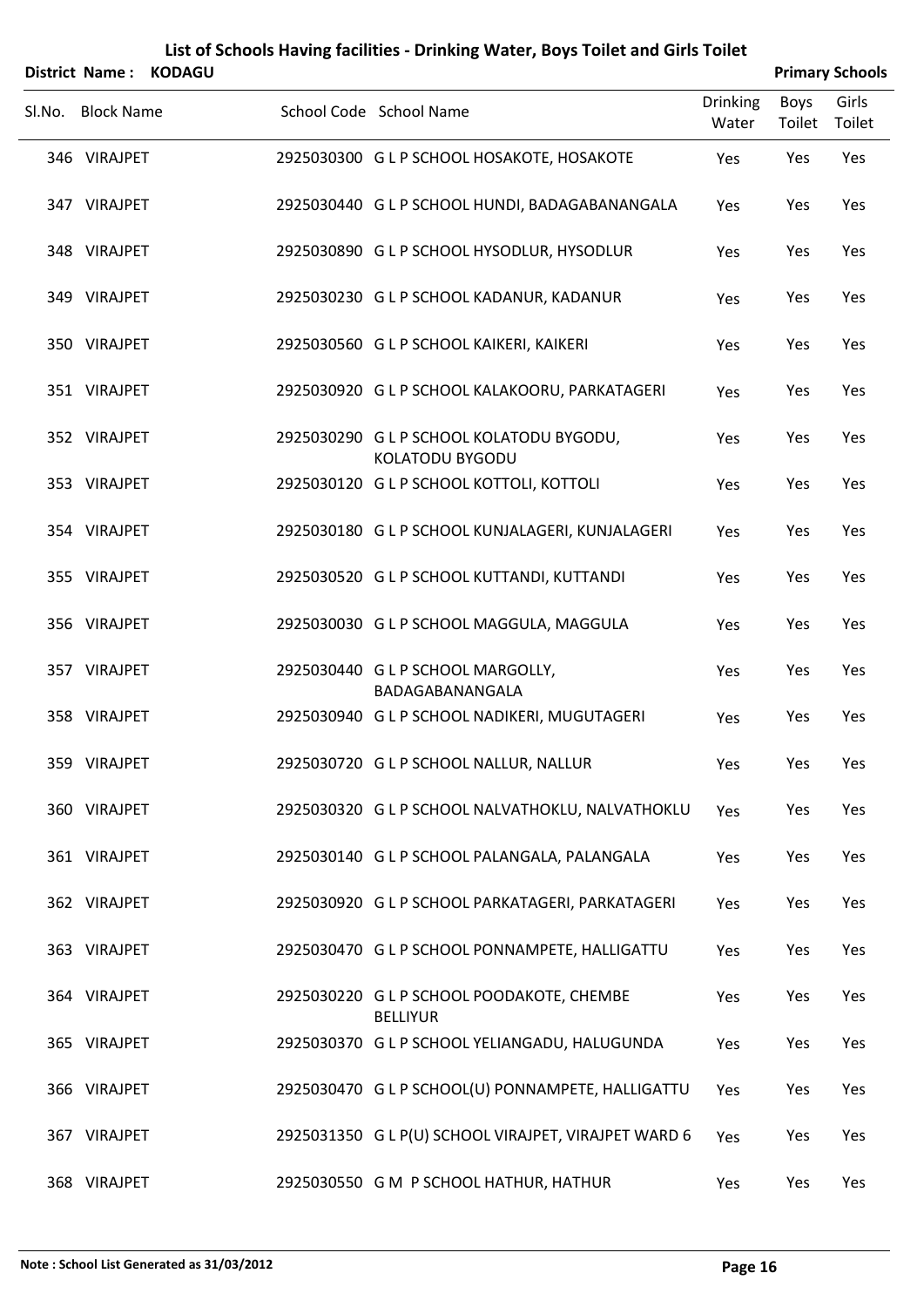|        | <b>District Name:</b> | <b>KODAGU</b> |                                                         |                          |                       | <b>Primary Schools</b> |
|--------|-----------------------|---------------|---------------------------------------------------------|--------------------------|-----------------------|------------------------|
| Sl.No. | <b>Block Name</b>     |               | School Code School Name                                 | <b>Drinking</b><br>Water | <b>Boys</b><br>Toilet | Girls<br>Toilet        |
|        | 369 VIRAJPET          |               | 2925030190 G M P SCHOOL KAKOTU PARAMBU, NALKERI         | Yes                      | Yes                   | Yes                    |
|        | 370 VIRAJPET          |               | 2925030530 G M P SCHOOL B SHETTIGERI, B.SHETTIGERI      | Yes                      | Yes                   | Yes                    |
|        | 371 VIRAJPET          |               | 2925030650 G M P SCHOOL BALELE, BALELE                  | Yes                      | Yes                   | Yes                    |
|        | 372 VIRAJPET          |               | 2925030500 G M P SCHOOL BEKKE SODLUR, BEKKE<br>SODLUR   | Yes                      | Yes                   | Yes                    |
|        | 373 VIRAJPET          |               | 2925030210 G M P SCHOOL DEVANAGERI, DEVANAGERI          | Yes                      | Yes                   | Yes                    |
|        | 374 VIRAJPET          |               | 2925030850 G M P SCHOOL HUDIKERI, HUDIKERI              | Yes                      | Yes                   | Yes                    |
|        | 375 VIRAJPET          |               | 2925030060 G M P SCHOOL KALTHODU, NANGALA               | Yes                      | Yes                   | Yes                    |
|        | 376 VIRAJPET          |               | 2925030510 G M P SCHOOL KANUR, KANUR                    | Yes                      | Yes                   | Yes                    |
|        | 377 VIRAJPET          |               | 2925030250 G M P SCHOOL POLIBETTA, MEKUR HOSAKERI       | Yes                      | Yes                   | Yes                    |
|        | 378 VIRAJPET          |               | 2925030470 G M P SCHOOL PONNAMPETE, HALLIGATTU          | Yes                      | Yes                   | Yes                    |
|        | 379 VIRAJPET          |               | 2925030810 G M P SCHOOL T SHETTIGERI, T. SHETTIGERI     | Yes                      | Yes                   | Yes                    |
|        | 380 VIRAJPET          |               | 2925031380 G M P SCHOOL VIRAJPETE, VIRAJPET WARD 9      | Yes                      | Yes                   | Yes                    |
|        | 381 VIRAJPET          |               | 2925030680 G.H.P KARMAD, NITTUR                         | Yes                      | Yes                   | Yes                    |
|        | 382 VIRAJPET          |               | 2925030920 G.H.P SCHOOL BIRUNANI, PARKATAGERI           | Yes                      | Yes                   | Yes                    |
|        | 383 VIRAJPET          |               | 2925030621 G.H.P SCHOOL THITHIMATHI, NOKYA              | Yes                      | Yes                   | Yes                    |
|        | 384 VIRAJPET          |               | 2925030630 G.H.P SCOOL CHENNANGOLLI, MAYAMUDI           | Yes                      | Yes                   | Yes                    |
|        | 385 VIRAJPET          |               | 2925030440 G.H.P.S (T) GHATTADALA,<br>BADAGABANANGALA   | Yes                      | Yes                   | Yes                    |
|        | 386 VIRAJPET          |               | 2925030440 G.H.P.S BADAGA BANANGALA,<br>BADAGABANANGALA | Yes                      | Yes                   | Yes                    |
|        | 387 VIRAJPET          |               | 2925030930 G.H.P.S BEGURU, BEGUR                        | Yes                      | Yes                   | Yes                    |
|        | 388 VIRAJPET          |               | 2925030650 G.H.P.S SULUGODU, BALELE                     | Yes                      | Yes                   | Yes                    |
|        | 389 VIRAJPET          |               | 2925030930 G.H.P.SCHOOL CHENIVADA., BEGUR               | Yes                      | Yes                   | Yes                    |
|        | 390 VIRAJPET          |               | 2925030750 G.H.P.SCHOOL NANACHI., BADAGA                | Yes                      | Yes                   | Yes                    |
|        | 391 VIRAJPET          |               | 2925030680 G.H.P.SCHOOL THATTEKERE, NITTUR              | Yes                      | Yes                   | Yes                    |